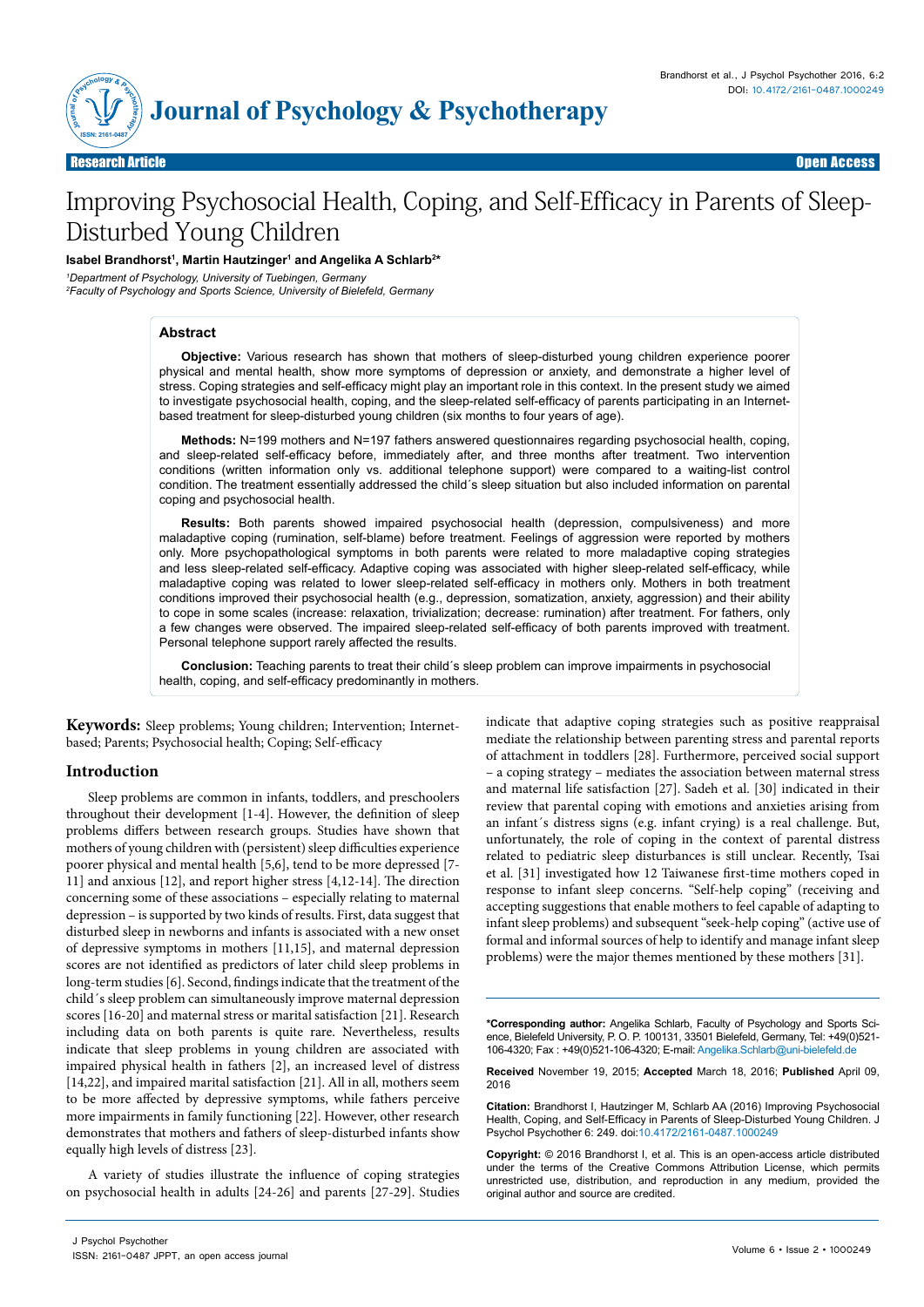Besides coping, parental self-efficacy seems to be a relevant factor that modulates parental behavior related to the child´s sleep situation. Prospective data showed that higher caregiver self-efficacy was linked to more self-soothing competence of the child one year later [32]. Furthermore, studies indicate that parental training of an infant's sleep behavior is associated with an increase in their self-efficacy [33]. Other studies demonstrate that self-efficacy is useful in predicting treatment compliance in sleep-disturbed adults [34].

Various studies demonstrate the efficacy of behavioral interventions in reducing pediatric sleep disturbances [21,35] and in improving parental strain [16-20]. Personal support (face-to-face or telephone support) seems to increase improvements in parental psychosocial health [36,37]. For example, Giallo et al. [36] found that mothers receiving home visits and telephone support reported fewer symptoms of depression, anxiety, and stress treatment and were more satisfied with the program compared to a workbook-only condition and a control condition. However, the evidence base is still insufficient.

Internet-based interventions such as the Mini-KiSS Online treatment have already demonstrated their effectiveness in treating children´s sleep disturbances [38]. The present follow-up study investigates Mini-KiSS Online in a randomized controlled trial. We aimed to examine the effect of the treatment of the child´s sleep on parental psychosocial health, their coping behavior, and their sleeprelated self-efficacy. Two intervention conditions (intervention based on written information only vs. receiving additional telephone support) were compared to a waiting-list control condition. Data regarding child sleep, parental behavior, and treatment satisfaction were submitted. We expected that parents of children with sleep disturbances would 1) initially show increased psychopathological symptoms compared to the norm sample and 2) low sleep-related self-efficacy values. Furthermore, 3) mothers were expected to show more psychopathological symptoms and lower sleep-related self-efficacy compared to fathers. Due to a lack of previous research, no assumptions were made on the initial coping strategies of parents. We expected to 4) reduce psychopathological symptoms, 5) increase adaptive and decrease maladaptive coping strategies, and 6) increase sleep-related self-efficacy in parents of the intervention conditions. We did not expect any change or expected less change for the controls. Furthermore, we assumed that 7) more improvements in parents receiving additional telephone support would be found.

# **Method**

# **Design and procedure**

Parents participated with their six-month-old to four-year-old children. They were recruited by magazines, newspapers, and Internet presentation. E-mail communication during the treatment and information about the study and its conditions were standardized. All parents were informed about the goal, procedure (randomization), content, and any other relevant aspects of the study prior to participation in the study. They were informed that they had the right to refuse to participate in the study or to withdraw consent to participate at any time without reprisal. Participation was absolutely voluntary. The psychologists were not involved in any otherwise dependent relationship with the parents. Only subjects who were capable of giving informed consent were included. They declared their willingness to participate and gave informed consent prior to the diagnostic entry. The study was conducted according to standard ethical guidelines as defined by the Declaration of Helsinki and approved by the ethics committee of the department of medicine of the University of Tuebingen. Families

were randomized to one of two intervention conditions (intervention based on written information only (T-), intervention based on written information plus additional telephone support (T+)), or to the waiting-list control condition (C). Parents had 14 days to fill in online questionnaires. Then, parents of the treatment conditions started with the six-week Mini-KiSS Online training while parents of condition C started their six-week waiting time. After that, they completed the postmeasurement and three-month follow-up (intervention conditions only). Control parents were randomly assigned to one of the two interventions with or without personal telephone support after postmeasurement. No further measurements were performed on them.

#### **Participants and dropout**

Initially, N=559 families were interested in the treatment and received information; of these 50.63% (N=283) agreed to participate in the study and were randomized (T+: N=90; T-: N=91; C: N=102). Inclusion criteria were the child´s age between six months and four years and parental report that their child suffers from a "sleep problem". After the results of the randomization condition, 23.67% of all parents did not complete pre-measurement (T+: N=-11, -12.22%; T-: N=-31, -34.07%; C: N=-25, -24.51%). Furthermore, N=19 data sets were excluded because of a comorbid psychiatric disorder of the child (1x), respiratory disease of the child (11x), the use of medication influencing sleep (2x), the use of other treatment during the study  $(3x)$ , exceeding pre-measurement timelines  $(2x)$ . Finally, N=199 families (T+: N=72; T-: N=58; C: N=69) completed pre-measurement and started with their treatment or waiting time. The self-determined dropout after the treatment or waiting time was quite low (overall 10.05%, T+: N=-5, -6.94%; T-: N=-10, -17.24%; C: N=-5, -7.25%). For the treatment conditions, an additional dropout of 9.57% was recorded between the post-measurement and the follow-up (T+: N=-6, -8.96%; T-: N=-5, -10.42%).

Parents of N=96 girls (T+: N=34; T-: N=27; C: N=35) and N=103 boys (T+: N=38, T-: N=31, C: N=34) started with the treatment or waiting time. Two parents were single mothers (both condition C); one child lived with his or her biological mother and adoptive father (condition T+), and one child lived with his or her foster parents (condition T). Information about age can be found in Table 1. Table 2 shows that 64.32% of mothers had a university degree (average Germany: 9.5% to 16.7% for people 25 to 55 years of age) and 59.18% of fathers had a university degree (average Germany: 9.6% to 12.6% for people 25 to 55 years of age). Most of the mothers were intentionally unemployed at the time (52.85%) and fathers were full-time employed (91.19%). In conclusion, parents in this sample were more highly

| Age             |                | М     | <b>SD</b> | Min | Max | N              |
|-----------------|----------------|-------|-----------|-----|-----|----------------|
|                 | $T+$           | 18.11 | 10.50     | 7   | 59  | 72             |
| Child (month)   | т.             | 20.14 | 14.00     | 6   | 63  | 58             |
|                 | С              | 21.03 | 12.33     | 6   | 57  | 69             |
|                 | $T+$           | 33.54 | 4.01      | 23  | 42  | 71             |
| Mothers (years) | т.             | 33.96 | 4.14      | 26  | 46  | 57             |
|                 | С              | 34.12 | 4.05      | 25  | 45  | 69             |
|                 | missing values |       |           |     |     | $\overline{2}$ |
|                 | $T+$           | 36.46 | 6.30      | 24  | 58  | 71             |
| Fathers (years) | т.             | 37.22 | 5.29      | 28  | 51  | 54             |
|                 | C              | 37.09 | 5.66      | 25  | 54  | 64             |
| missing values  |                |       |           | 8   |     |                |

Abbreviation: M, Mean; SD, Standard Deviation; T+, Treatment with personal assistance; T-, Treatment without personal assistance; C, Control condition. **Table 1:** Age of children and their parents.

Page 2 of 10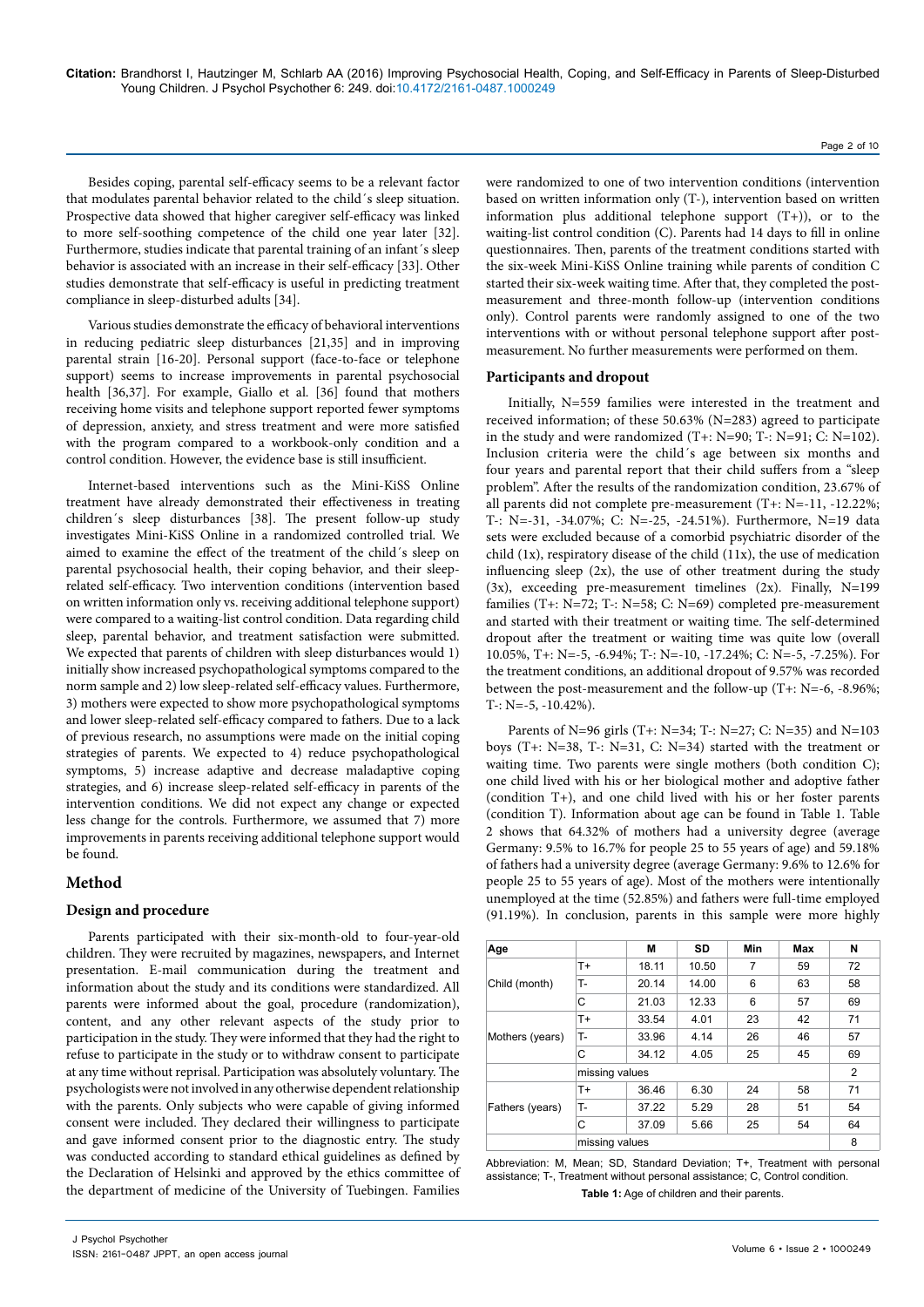|                          | <b>Mothers</b> |    |          | <b>Fathers</b> |         |    |          |                |
|--------------------------|----------------|----|----------|----------------|---------|----|----------|----------------|
| Highest education, #     | Overall        | T+ | т.       | C              | Overall | T+ | T-       | $\mathsf{C}$   |
| Secondary general school | 1              | 1  | $\Omega$ | $\Omega$       | 11      | 4  | 2        | 5              |
| Intermediate school      | 27             | 15 | 4        | 8              | 36      | 20 | 8        | 8              |
| Grammar school*          | 42             | 17 | 17       | 8              | 28      | 10 | 10       | 8              |
| University**             | 128            | 39 | 36       | 53             | 116     | 37 | 37       | 42             |
| Other                    | 1              | 0  | 1        | $\Omega$       | 5       | 1  | 1        | 3              |
| Missing values           |                | ۰  |          |                | 1       |    | ۰        | 1              |
| Employment, #            |                |    |          |                |         |    |          |                |
| Full time                | 21             | 9  | 4        | 8              | 176     | 64 | 56       | 56             |
| Part time                | 68             | 24 | 18       | 26             | 10      | 3  | 1        | 6              |
| Unemployed (intended)    | 102            | 35 | 35       | 32             | 6       | 3  | $\Omega$ | 3              |
| Unemployed (unintended)  | 2              | 1  | 1        | $\Omega$       | 1       | 1  | $\Omega$ | 0              |
| Missing values           | 6              | 3  |          | 3              | 4       | 1  | 1        | $\overline{2}$ |

Abbreviation: #, Number of participants; T+, Treatment with personal assistance; T-, Treatment without personal assistance; C, Control condition; \*, Including advanced technical college entrance qualification ("Fachhochschulreife"); \* Including conferral of a doctorate.

**Table 2:** Education and employment of parents.

educated compared to the overall population in Germany [39].

Diagnostic criteria according to Gaylor et al. [40] were used to diagnose sleep problems based on a sleep diary. For this purpose, the criteria had to be expanded for children younger than 12 months of age. Most children in our sample had sleep maintenance disorders (N=90; sleep maintenance perturbation N=19, sleep maintenance disturbance N=52). Additionally, many children showed sleep onset disturbances (N=68; sleep onset perturbation N=28, sleep onset disorder N=37). Sixteen children had neither sleep onset nor sleep maintenance problems according to Gaylor et al. [40].

#### **Intervention and compliance**

The Mini-KiSS Online program has been previously described elsewhere [38]. It contains six treatment sessions delivered weekly via e-mail and an online platform. Each session includes a part of the Mini-KiSS Online workbook constructed as a cognitive-behavioral bibliotherapeutic self-learning approach (including psychoeducation, sleep hygiene, bed time ritual, graduate extinction, token system, information about feeding, baby massage). Additionally, parents receive hypnotherapeutic imaginative exercises (audio files) for themselves and bedtime stories for the child. Mini-KiSS Online essentially addresses the child´s sleep situation but also includes information on parental coping and psychosocial health (e.g., information about stress and relaxation, attentiveness, calmness). Additionally, parents in T+ received six weekly telephone calls performed by psychologists who were familiar with the treatment and had been previously trained. Parents could ask sleeprelated questions in the context of the intervention, on how to handle further sleep problems of their child or how to change parental sleeprelated behavior in the evening or at night. Even if parents were asked to work on the exercises together, half of the mothers (51.82%) reported that they executed the training alone (48.18% of parents executed it together; 0% of fathers executed it alone). Interestingly, fathers held a different view (50.00% of parents executed it together; 48.11% of mothers executed it alone; 1.82% of fathers executed it alone).

## **Measurements**

The revised German version of the Symptom Check List was used to ascertain psychiatric symptomatology in parents [41]. The questionnaire consists of 90 items and covers a variety of symptomatic areas related to the past seven days on nine subscales (depression, somatization, anxiety, phobic anxiety, interpersonal sensitivity, aggression, obsessive-compulsive,

T-values above T  $\geq$  60 are conspicuous (or more strictly: T  $\geq$  65 $\cong$  1.5 SDs / ≥ 70≙2 SDs above the mean value). A Global Severity Index (GSI) can be computed on the basis of all answers as a measure for total psychic stress. Psychometric values can be rated as excellent to satisfactory and declared as possible for repeated measure use (retest reliability between  $r = 0.69$  and  $r = 0.92$ ; internal consistence between  $r = 0.75$  to  $r = 0.97$ ).

paranoid ideation, psychoticism). Based on a German norm sample,

The Stress and Coping Style Questionnaire was used to assess adaptive and maladaptive coping strategies [42]. It consists of ten subscales presenting adaptive coping strategies (relaxation, trivialization, minimization, denial of guilt, distraction, substitute gratification, search for self-affirmation, situation control, reaction control, positive self-instruction), six subscales presenting maladaptive coping strategies (Escape, Social withdrawal, Rumination, Resignation, Self-pity, Self-blame), and four subscales presenting neutral coping strategies (Need for social support, Avoidance, Aggression, Drug use), each covered by six items. The psychometric values can be rated as good (internal consistency for the single scales between  $r = 0.62$  and  $r = 0.96$ , internal consistency for the sum scales between  $r = 0.82$  and  $r = 0.96$ ).

Sleep-specific self-efficacy was measured with a questionnaire based on a modified version of the generalized self-efficacy questionnaire by Schwarzer and Jerusalem [43]. Therefore, the questions were rephrased from referring to difficult situations in general to sleep-specific situations (e.g. For every problem concerning the sleep behavior of my child, I can find a solution.). The response format ranged from one (not at all true) to four (exactly true). Cronbach's alpha of this questionnaire in our survey was r=0.84 for mothers and r=0.88 for fathers.

The Mini-KiSS Online Anamnestic Questionnaire (MKO-AQ) collected anamnestic and demographic information as well as information about the family and sleep situation.

## **Sample characteristics and statistical analysis**

Statistical analyses were performed using the PASW (v 22.0; SPSS Inc, Chicago, IL). Normal distribution was assumed due to the sufficient sample size (N per cell > 50) and the robustness of the analysis used here [44]. Overall, the significance level was  $\alpha$ =5%. An analysis of the baseline group differences indicated that fathers differed in their educational level (analyzed by an analysis of variance (ANOVA) for metric values and Kruskal-Wallis test for non-metric values). All other demographics and outcome variables were equivalent. Contextual analyses were performed with Pearson´s product-moment correlation (after a visual check of linearity with scatter plots). Comparisons between our sample and an age-, gender-, and education-equal population were conducted with pairwise t-tests. All other analyses were based on raw values. For efficacy measures of parental psychological strain, parental coping strategies, and parental sleep-related self-efficacy, we used general linear mixed (GLM) models. GLM Model 1 was used to analyze pre-post treatment effects between the treatment  $(T + \& T)$  and control conditions. GLM Model 2 examined differences between the two treatment conditions T+ and T- in a pre-post-comparison. GLM Model 3 verified the stability of the results at a three-month follow-up (main effect for time) and whether the treatment conditions differed (interaction term).

## **Results**

## **Contextual analyses**

For the global scales, analyses of the relationships between the questionnaires at pre-measurement were performed (Table 3). More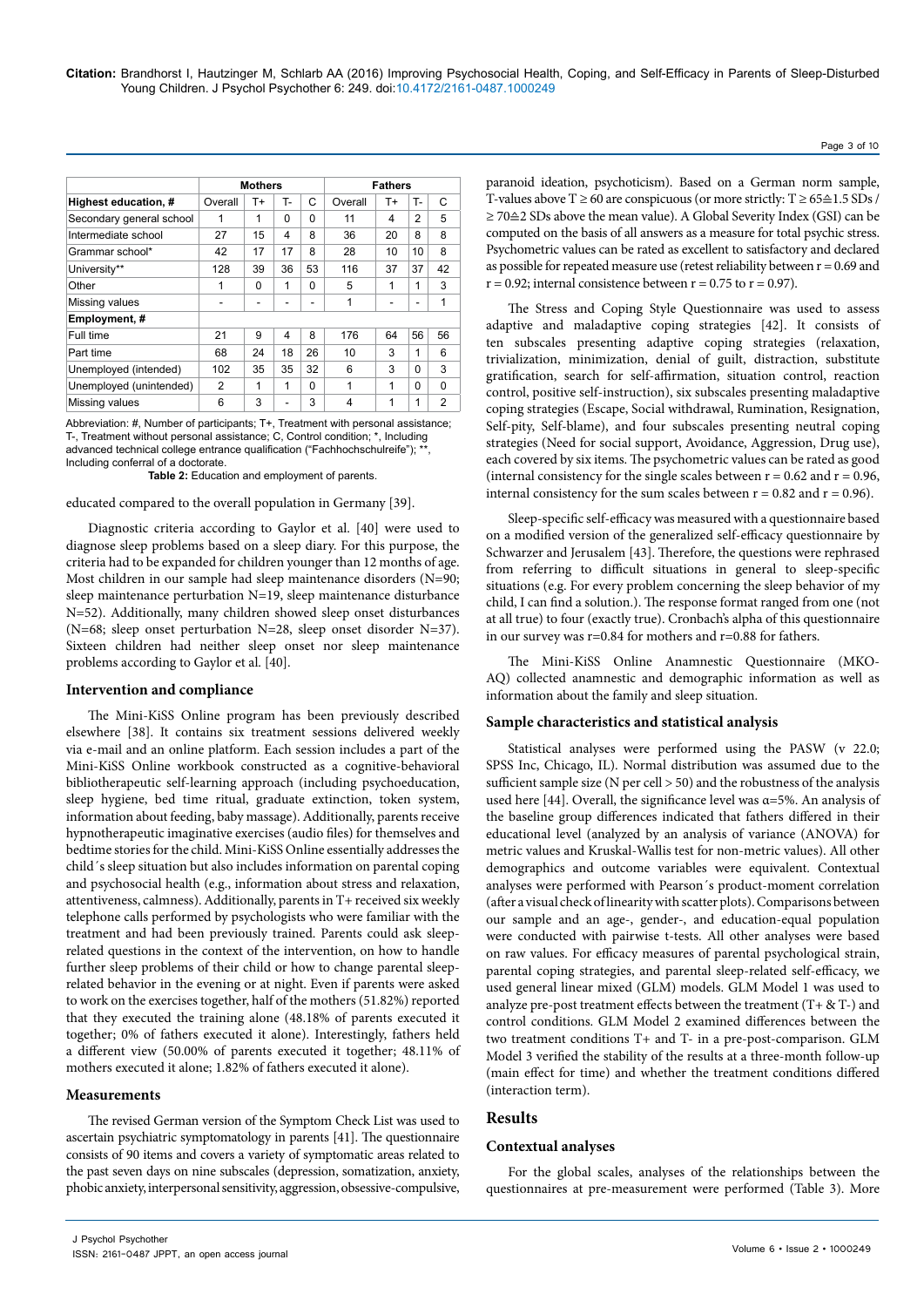psychopathological symptoms in mothers (Mo) and fathers (Fa) were related to more maladaptive coping strategies and less sleep-related selfefficacy, while there was no association to adaptive coping strategies. Furthermore, adaptive coping strategies were associated with higher sleep-related self-efficacy while maladaptive coping strategies were related to lower sleep-related self-efficacy in mothers only.

#### **Parental strain**

Based on previous findings, we expected parents of children with sleep problems to be more burdened by psychopathological symptoms. Therefore, we compared pre-data of the SCL-90-R of our parents with an age-, gender-, and education-equal population using T-standardization (Table 4). In our sample, the results of the majority of mothers and fathers were in the average range. However, for some subscales a higher number of parents ( $\geq$  20%) showed slightly increased or markedly increased T-values: depression (Mo & Fa), aggression (Mo), and obsessive compulsiveness (Mo & Fa), global severity index (Mo & Fa). On the basis of T-values, mothers showed more symptoms of depression (t = 4.86,  $p \le 0.001$ ), more interpersonal sensitivity (t = 2.68,  $p = 0.008$ ), more aggression (t = 4.75,  $p \le 0.001$ ), more obsessive compulsiveness ( $t=2.64$ ,  $p=0.009$ ), and higher scores on the global severity index ( $t = 3.19$ ,  $p = 0.002$ ) compared to fathers (Table 4).

GLM Model 1 (T+ & T- vs. C): Treatment effects (significant interaction terms) in mothers were found for the following scales: Global severity index (F(1,169.42) = 23.29,  $p \le 0.001$ ), depression (F(1,179.04)  $= 17.47$ ,  $p \le 0.001$ ), obsessive compulsiveness (F(1,186.74) = 16.95,  $p \le 0.001$ ), interpersonal sensitivity (F(1,167.11)=4.68, p=0.032), somatization (F(1,167.07)=16.13, p≤0.001), anxiety (F(1,170.34)=9.43, p=0.002), aggression (F(1,180.44)=11.49, p≤0.001), and paranoid ideation (F(1,176.74)=6.60, p=0.011). However, a statistical analysis revealed no treatment effects for fathers. The relevant raw values are presented in Table 5.

GLM Model 2 (T+ vs. T-): No significant interaction terms were found for mothers and fathers.

GLM Model 3 (post vs. follow-up): Significant interaction and time effects for depression (time:  $F(1,92.99) = 5.64$ ,  $p = 0.020$ ; interaction:  $F(1,92.99) = 7.36$ ,  $p = 0.008$ ) and global severity index (time:  $F(1,100.97)$ )  $= 4.73$ ,  $p = 0.032$ ; interaction: F(1,100.97) = 5.80, p = 0.018) indicated that mothers of T- further improved after treatment, while mothers of T+ did not. In addition, mothers of the intervention conditions differed in interpersonal

|                            |    | <b>SVF-120</b><br><b>Adaptive Strategies</b> | <b>SVF-120</b><br><b>Maladaptive Strategies</b> | Sleep-related self-efficacy |
|----------------------------|----|----------------------------------------------|-------------------------------------------------|-----------------------------|
| $SCL-90-R$                 | Mo | $r=-0.13$ , $p=0.063$                        | r=0.51, p≤0.001                                 | r=-0.185, p=0.009           |
| <b>GSI</b>                 | Fa | $r=0.06, p=0.399$                            | r=0.55, p≤0.001                                 | $r = -0.19$ , $p = 0.008$   |
| <b>SVF-120</b>             | Mo |                                              | $r = -0.17$ , $p = 0.015$                       | r=0.31, p≤0.001             |
| <b>Adaptive Strategies</b> | Fa |                                              | r=0.04, p=0.631                                 | r=0.02, p=0.840             |
| <b>SVF-120</b>             | Mo |                                              |                                                 | r=-0.26, p≤0.001            |
| Maladaptive Strategies     | Fa |                                              |                                                 | $r = -0.18$ , $p = 0.013$   |

Abbreviation: SCL-90-R GSI, Symptom Check List Global Severity Index; SVF-120, Stress and Coping Style Questionnaire; Mo, Mothers; Fa, Fathers. **Table 3:** Correlations between global scales of the questionnaires.

|                           | Mothers # $(\%)$ / Fathers # $(\%)$ |                       |                       |                    |  |  |
|---------------------------|-------------------------------------|-----------------------|-----------------------|--------------------|--|--|
| <b>Subscales</b>          | T < 60                              | $T = 60 - 64$         | $T = 65 - 69$         | T=70-80            |  |  |
| Depression                | 118(59.60) / 145(74.36)             | 45(22.73) / 25(12.82) | 27(13.64) / 11(5.64)  | 8(4.04) / 14(7.18) |  |  |
| Somatization              | 173(87.37) / 171(87.69)             | 14(7.07) / 8(4.10)    | 8(4.04) / 9(4.62)     | 3(1.52) / 7(3.59)  |  |  |
| Anxiety                   | 176(88.89) / 163(83.59)             | 18(9.09) / 15(7.69)   | 3(1.52) / 12(6.15)    | 1(0.51)/5(2.56)    |  |  |
| Phobic anxiety            | 188(94.95) / 184(94.36)             | 7(3.54) / 4(2.05)     | 2(1.01)/6(3.08)       | 1(0.51) / 1(0.51)  |  |  |
| Interpersonal sensitivity | 165(83.33) / 168(86.15)             | 15(7.58) / 13(6.67)   | 13(6.57) / 10(5.13)   | 5(2.53) / 4(2.05)  |  |  |
| Aggression                | 138(69.67) / 160(82.05)             | 42(21.21) / 22(11.28) | 15(7.58) / 9(4.62)    | 3(1.52) / 4(2.05)  |  |  |
| Obsessive compulsiveness  | 120(60.61) / 137(70.26)             | 47(23.74) / 22(11.28) | 25(12.63) / 21(10.77) | 6(3.03) / 15(7.69) |  |  |
| Paranoid ideation         | 177(89.39) / 173(88.72)             | 18(9.09) / 13(6.67)   | 2(1.01) / 7(3.59)     | 1(0.51)/2(1.03)    |  |  |
| Psychoticism              | 182(91.92) / 166(85.13)             | 11(5.56) / 14(7.18)   | 5(2.53) / 10(5.13)    | $0(0)$ / 5(2.56)   |  |  |
| Global severity index     | 156(78.79) / 155(79.49)             | 33(16.67) / 20(10.26) | 8(4.04) / 13(6.67)    | 1(0.51) / 7(3.59)  |  |  |

Notes: Data include 1 missing value for mothers and 2 for fathers. T=50 average, T=60-64 slightly increased, T=65-69 markedly increased, T=70-80 strongly increased. Abbreviation: SCL-90-R, Symptom Check List; #, Number.

**Table 4:** SCL-90-R: Distribution of standardized T-values at pre-measurement.

| <b>Subscales</b>   | T+: pre / post / follow-up: M (SD)   | T-: pre / post / follow-up: M (SD)   | C: pre / post: M (SD)   |
|--------------------|--------------------------------------|--------------------------------------|-------------------------|
| Depression         | 0.86(0.61) / 0.43(0.37) / 0.44(0.40) | 0.93(0.57) / 0.45(0.40) / 0.31(0.19) | 0.82(0.47) / 0.67(0.55) |
| Somatization       | 0.46(0.35) / 0.24(0.20) / 0.29(0.23) | 0.49(0.47) / 0.25(0.27) / 0.25(0.30) | 0.45(0.39) / 0.41(0.42) |
| Anxiety            | 0.31(0.29) / 0.16(0.18) / 0.15(0.22) | 0.37(0.38) / 0.17(0.20) / 0.11(0.21) | 0.29(0.32) / 0.23(0.33) |
| Interpersonal s.   | 0.57(0.55) / 0.30(0.33) / 0.28(0.28) | 0.56(0.46) / 0.28(0.33) / 0.15(0.19) | 0.56(0.51)/0.43(0.50)   |
| Aggression         | 0.63(0.58) / 0.32(0.33) / 0.31(0.34) | 0.70(0.49) / 0.28(0.24) / 0.22(0.24) | 0.56(0.44) / 0.45(0.41) |
| Obsessive-c.       | 0.79(0.56) / 0.33(0.34) / 0.35(0.32) | 0.72(0.51) / 0.36(0.45) / 0.25(0.30) | 0.72(0.48)/0.56(0.47)   |
| Paranoid ideation  | 0.38(0.46) / 0.20(0.24) / 0.18(0.28) | 0.38(0.37) / 0.17(0.24) / 0.13(0.27) | 0.34(0.39) / 0.28(0.41) |
| Global severity i. | 0.52(0.33) / 0.25(0.19) / 0.26(0.20) | 0.54(0.32) / 0.26(0.22) / 0.18(0.19) | 0.49(0.28) / 0.40(0.32) |

Abbreviation: SCL-90-R, Symptom Check List; T+, Treatment with personal assistance; T-, Treatment without personal assistance; C, Control condition; M, Mean; SD, Standard Deviation.

**Table 5:** SCL-90-R: Means and standard deviations of pre-, post-, and follow-up measurement of mothers.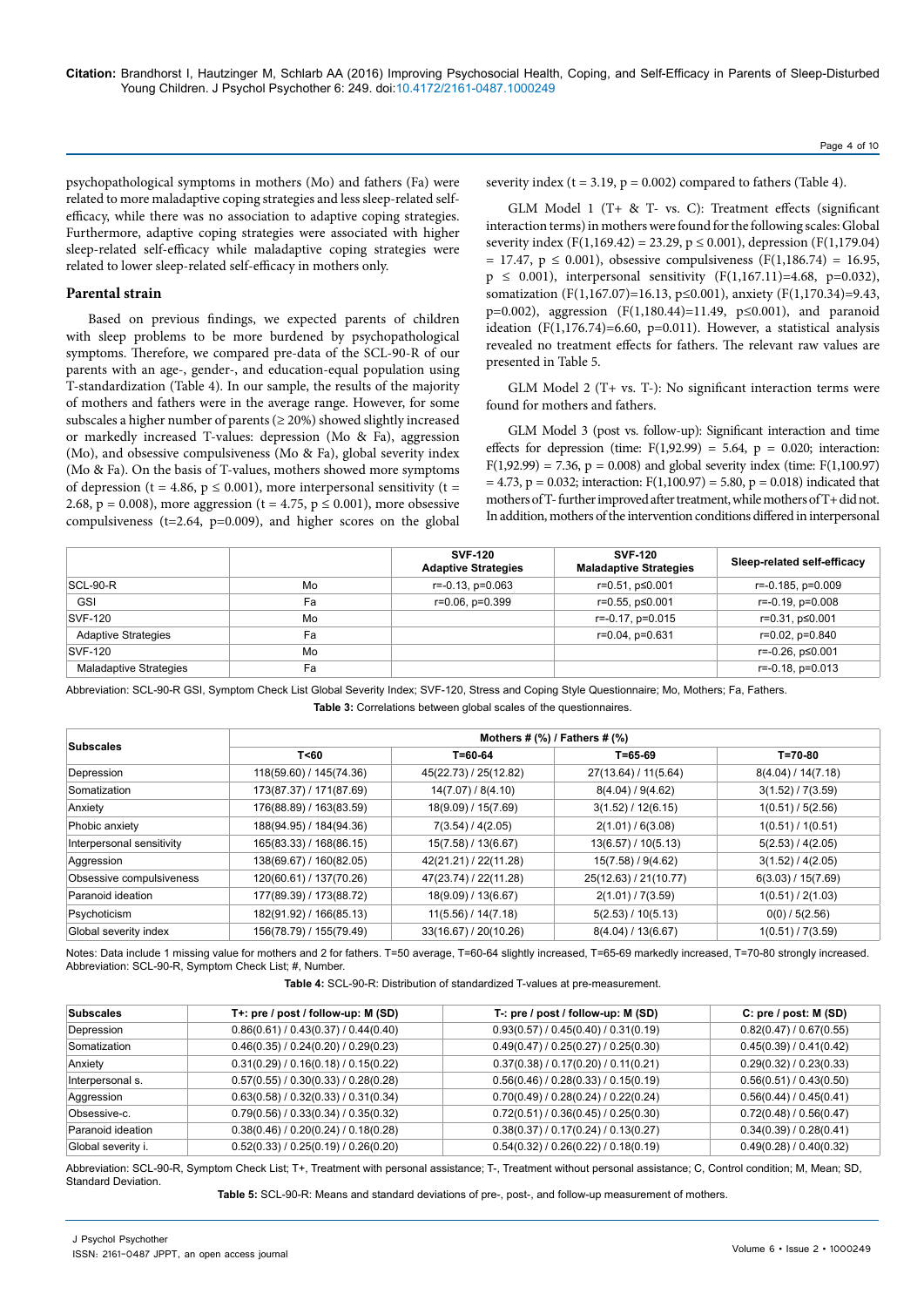sensitivity (interaction:  $F(1,108.03) = 4.30$ ,  $p = 0.041$ ) and aggression (interaction:  $F(1,91.41) = 7.88$ ;  $p = 0.006$ ), but there were no significant time effects. Stable effects were found in mothers of both treatment conditions (no time or interaction effects) for somatization, anxiety, phobic anxiety, obsessive compulsiveness, paranoid ideation, and psychoticism. For fathers, no significant interaction or time effects were revealed.

#### **Parental stress and coping**

Coping strategies of parents in this study were compared to an ageand gender-equal population (Table 6). For a better understanding, subscales with a plus sign (+) flag adaptive coping strategies, subscales with a minus sign (-) stand for maladaptive coping strategies, and subscales with a (N) indicate "not specified" or "neutral" strategies. In our sample, the results for the majority of mothers and fathers were in the average range. However, for some subscales, a higher number of mothers or fathers  $(≥ 20%)$  showed slightly increased or markedly increased T-values on maladaptive or neutral scales: need for social support (N) (Mo), rumination (-) (Mo & Fa), self-blame (-) (Mo & Fa), and aggression (N) (Mo). On the basis of T-values, mothers showed less minimization  $(+)$  (t=-3.45, p≤0.001), more substitute gratification (+) (t = -2.47, p = 0.014), more escape (-) (t = 2.07, p = 0.040), more rumination (-) (t = 2.02, p = 0.045), and more self-pity (-) (2.89, p = 0.004) compared to fathers.

GLM Model 1 (T+ & T- vs. C): Treatment effects (significant interaction terms) in mothers were found for the following scales: relaxation (+) (F(1,182.35) = 14.88,  $p \le .001$ ), trivialization (+)  $(F(1,182,50) = 7.98, p = 0.005)$ , search for self-affirmation  $(+)$  $(F(1,133.24) = 4.82, p = 0.030)$ , rumination (-)  $(F(1,179.36) = 12.21, p \le$ 0.001), the adaptive overall scale ( $F(1,178.12) = 4.14$ ,  $p = 0.043$ ), and the maladaptive overall scale (F(1,179.75) = 5.32,  $p = 0.022$ ). For fathers, the following scales revealed significant treatment effects: minimization  $(+)$  (F(1,173.72) = 7.21, p = 0.008) and substitute gratification (+)  $(F(1,170.77) = 6.23, p = 0.014)$ . All other interactions did not reach significance. The relevant raw values are presented in Tables 7 and 8.

Page 5 of 10

GLM Model 2 (T+ vs. T-): No significant interaction terms were found for mothers. Fathers of T+ showed more reductions in rumination (-)(F(1,121.40) = 7.45,  $p = 0.007$ ) and the maladaptive overall scale (F(1,109.25) = 4.56,  $p = 0.035$ ) compared to T-.

GLM Model 3 (post vs. follow-up): Stable results (no significant time effects) and equality of both treatment conditions (no significant interaction) were found for mothers. Fathers further improved after treatment in relaxation (+) (F(1,96.02) = 5.22, p = 0.025), situation control (+) ( $F(1,100.54) = 5.88$ ,  $p = 0.017$ ), and reaction control (+)  $(F(1,99.04) = 5.14, p = 0.026)$  irrespective of group affirmation. Further improvements over time  $(F(1, 80.20) = 5.66, p = 0.020)$  with an advantage for T- (interaction:  $F(1,80.20) = 5.33$ ,  $p = 0.023$ ) were found for rumination (-) in fathers. Similarly, a significant interaction term

|                                |                         | Mothers # $(\%)$ / Fathers # $(\%)$ |                     |                   |      |  |  |
|--------------------------------|-------------------------|-------------------------------------|---------------------|-------------------|------|--|--|
| <b>Subscales</b>               | T < 60                  | $T = 60 - 64$                       | $T = 65 - 69$       | T=70-80           | m    |  |  |
| Relaxation(+)                  | 177(90.31) / 162(91.53) | 14(7.14) / 10(5.65)                 | 3(1.53) / 1(0.56)   | 2(1.02) / 4(2.26) | 3/20 |  |  |
| Trivialization(+)              | 177(90.31) / 169(89.89) | 8(4.08) / 12(6.38)                  | 8(4.08) / 6(3.19)   | 3(1.53) / 1(0.53) | 3/9  |  |  |
| Minimization(+)                | 175(89.74) / 168(87.04) | 16(8.21) / 18(9.33)                 | 3(1.54) / 6(3.11)   | 1(0.51) / 1(0.52) | 4/4  |  |  |
| Denial of guilt(+)             | 174(89.23) / 157(83.07) | 15(7.69) / 18(9.52)                 | 3(1.54) / 11(5.82)  | 3(1.54)/3(1.59)   | 4/8  |  |  |
| Distraction(+)                 | 180(91.84) / 174(90.63) | 11(5.61) / 11(5.73)                 | 3(1.53) / 7(3.65)   | 2(1.02) / 0(0)    | 3/5  |  |  |
| Substitute gratification(+)    | 183(93.37) / 170(88.08) | 13(6.63) / 17(8.81)                 | $0(0)$ / 6(3.11)    | 0(0)/0(0)         | 3/4  |  |  |
| Search for self-affirmation(+) | 176(89.80) / 180(94.24) | 14(7.14) / 5(2.62)                  | 3(1.53) / 3(1.57)   | 3(1.53) / 3(1.57) | 3/6  |  |  |
| Situation control(+)           | 182(92.86) / 169(88.48) | 13(6.63) / 16(8.38)                 | $0(0)$ / 2(1.05)    | 7(3.57) / 4(2.09) | 3/6  |  |  |
| Reaction control(+)            | 181(93.30) / 176(93.62) | 13(6.70) / 10(5.32)                 | 0(0) / 2(1.06)      | 0(0) / 0(0)       | 5/9  |  |  |
| Positive self-instruction(+)   | 178(92.23) / 172(91.98) | 9(4.66) / 13(6.95)                  | 4(2.07) / 2(1.07)   | 2(1.04) / 0(0)    | 6/10 |  |  |
| Need for social support(N)     | 146(74.49) / 155(82.89) | 29(14.80) / 11(5.88)                | 13(6.63) / 14(7.49) | 8(4.08) / 7(3.74) | 3/10 |  |  |
| Avoidance(N)                   | 189(96.43) / 177(92.67) | 3(1.53) / 12(6.28)                  | 2(1.02)/2(1.05)     | 2(1.02) / 0(0)    | 3/6  |  |  |
| Aggression(N)                  | 149(76.02) / 152(80.42) | 32(16.33) / 18(9.52)                | 8(4.08) / 16(8.47)  | 7(3.57)/3(1.59)   | 3/8  |  |  |
| Drug use(N)                    | 193(98.47) / 180(93.26) | 2(1.02) / 4(2.07)                   | 1(0.51) / 8(4.15)   | $0(0)$ / 1(0.52)  | 3/4  |  |  |
| Escape(-)                      | 166(85.57) / 169(87.56) | 12(6.19) / 8(4.15)                  | 12(6.19) / 11(5.70) | 4(2.06) / 5(2.59) | 5/4  |  |  |
| Social withdrawal(-)           | 160(81.63) / 162(83.94) | 25(12.76) / 18(9.33)                | 4(2.04) / 11(5.70)  | 7(3.57)/2(1.04)   | 3/4  |  |  |
| Rumination(-)                  | 137(70.26) / 151(78.65) | 38(19.5) / 21(10.94)                | 20(10.3) / 8(4.17)  | $0(0)$ / 12(6.25) | 4/5  |  |  |
| Resignation(-)                 | 170(87.18) / 167(86.53) | 12(6.15) / 11(5.70)                 | 9(4.62) / 8(4.15)   | 4(2.05) / 7(3.63) | 4/4  |  |  |
| Self-pity(-)                   | 157(81.35) / 160(83.33) | 24(12.44) / 28(14.58)               | 9(4.66) / 2(1.04)   | 3(1.55) / 2(1.04) | 6/5  |  |  |
| Self-blame(-)                  | 156(79.59) / 147(77.37) | 28(14.3) / 21(11.05)                | 10(5.10) / 18(9.47) | 2(1.02) / 4(2.11) | 3/7  |  |  |

Notes: T=50 average, T=60-64 slightly increased, T=65-69 markedly increased, T=70-80 strongly increased.

Abbreviation: SVF-120, Stress and Coping Style Questionnaire; #, Number; m, Number of missing values.

**Table 6:** SVF-120: Distribution of standardized T-values at pre-measurement.

| <b>Subscales</b>                  | T+: pre / post / follow-up: M (SD)            | T-: pre / post / follow-up: M (SD)       | C: pre / post: M (SD)     |
|-----------------------------------|-----------------------------------------------|------------------------------------------|---------------------------|
| $Relaxation(+)$                   | 9.50(4.99) / 11.19(5.49) / 9.90(5.47)         | $9.09(5.12) / 10.72(5.40) / 15.56(5.55)$ | 10.87(4.99) / 9.84(4.80)  |
| Trivialization(+)                 | $11.54(4.02)$ / $12.04(4.27)$ / $11.22(4.06)$ | 10.97(3.83) / 11.59(3.51) / 11.61(3.69)  | 11.10(3.69) / 10.30(3.77) |
| $\vert S. f.$ self-affirma. $(+)$ | 10.03(4.55) / 10.69(4.99) / 9.88(4.65)        | 9.48(4.25) / 9.63(5.15) / 9.88(4.78)     | 10.81(4.21) / 10.27(4.91) |
| Rumination(-)                     | 17.14(5.09) / 14.18(6.10) / 13.86(5.93)       | 17.78(4.29) / 15.00(4.76) / 14.44(5.23)  | 16.96(5.32) / 15.95(5.51) |
| Adaptive overall s.               | 11.38(2.58) / 11.60(3.20) / 11.07(2.69)       | 11.39(2.57) / 11.46(3.08) / 11.39(3.02)  | 11.59(2.68) / 11.16(2.88) |
| Maladaptive overall s.            | 10.17(4.50) / 8.56(3.72) / 8.61(3.99)         | 10.58(3.19) / 8.93(2.91) / 8.31(3.07)    | 10.75(3.65) / 9.73(3.83)  |

Abbreviation: SVF-120, Stress and Coping Style Questionnaire; T+, Treatment with personal assistance; T-, Treatment without personal assistance; C, Control condition; M, Mean; SD, Standard Deviation.

**Table 7:** SVF-120: Means and standard deviations of pre-, post-, and follow-up measurement of mothers.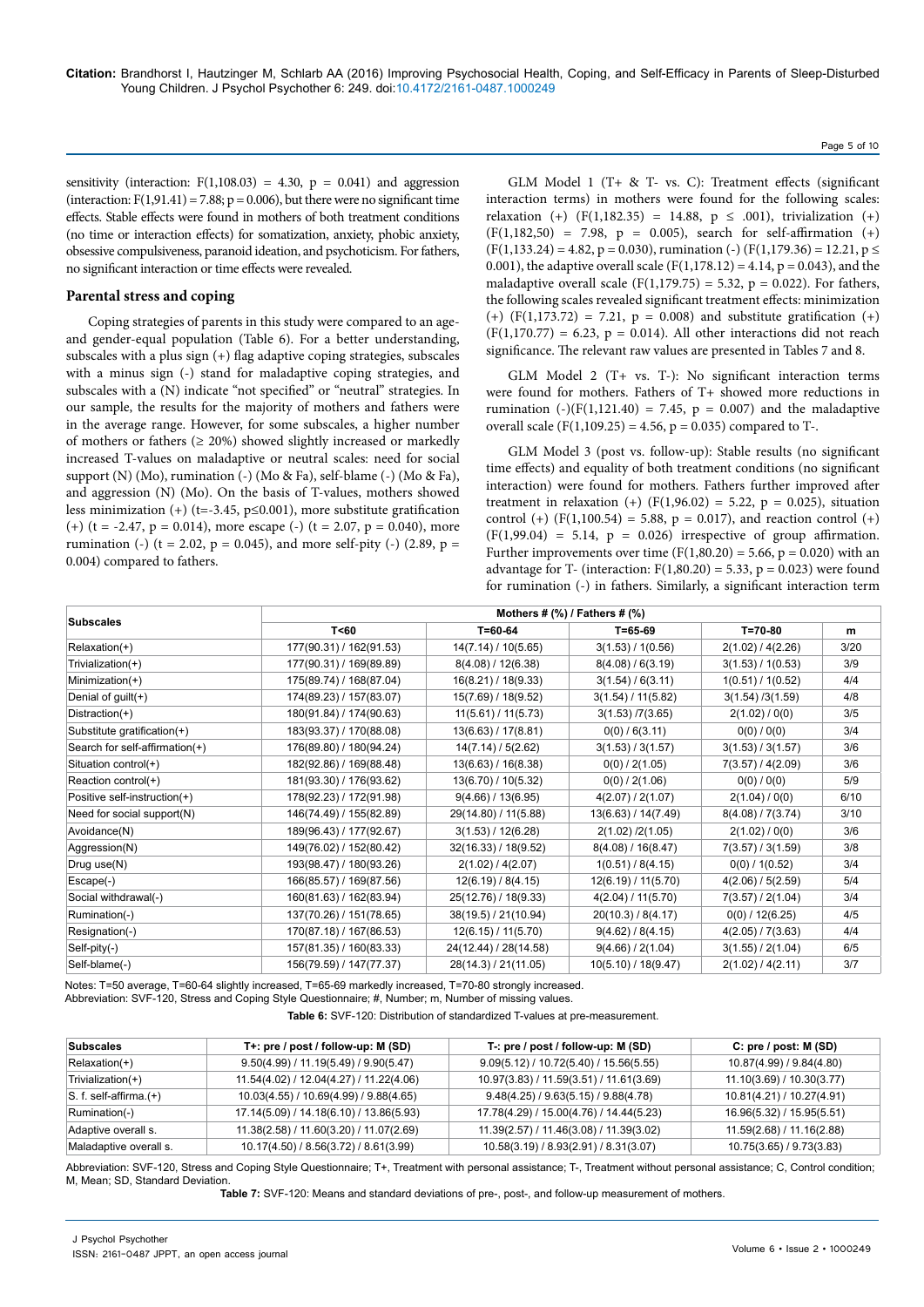**Citation:** Brandhorst I, Hautzinger M, Schlarb AA (2016) Improving Psychosocial Health, Coping, and Self-Efficacy in Parents of Sleep-Disturbed Young Children. J Psychol Psychother 6: 249. doi:10.4172/2161-0487.1000249

Page 6 of 10

| <b>Subscales</b>         | T+: pre / post / follow-up: M (SD)      | T-: pre / post / follow-up: M (SD)      | C: pre / post: M (SD)     |
|--------------------------|-----------------------------------------|-----------------------------------------|---------------------------|
| $Relaxation(+)$          | 9.42(5.24) / 9.83(5.03) / 8.72(4.79)    | 9.38(5.25) / 9.36(3.98) / 8.43          | 9.61(4.67) / 9.48(4.64)   |
| Minimization(+)          | 11.11(4.30) / 11.13(4.42) / 11.42(4.05) | 11.45(4.37) / 11.91(4.65) / 11.90(4.69) | 9.79(4.00) / 11.38(4.06)  |
| Substitute gratifica.(+) | 8.07(4.17) / 8.48(3.77) / 8.68(3.66)    | 7.83(4.22) / 8.16(3.63) / 7.73(4.40)    | 9.03(4.58) / 8.18(4.28)   |
| Situation control(+)     | 15.35(4.05) / 14.75(4.04) / 14.00(3.73) | 15.14(3.77) / 15.41(3.55) / 14.40(4.40) | 16.35(4.10) / 16.23(4.06) |
| Reaction control(+)      | 13.69(4.52) / 13.10(4.34) / 12.18(3.46) | 13.43(4.67) / 13.43(4.13) / 12.23(5.21) | 13.92(3.77) / 14.68(3.68) |
| Positive self-instr.(+)  | 14.60(4.48) / 13.75(4.55) / 13.89(4.14) | 15.02(4.82) / 15.48(3.95) / 13.63(5.30) | 14.80(4.26) / 15.28(4.53) |
| Rumination(-)            | 13.49(5.71) / 10.92(5.23) / 11.07(4.97) | 13.16(6.03) / 12.66(5.95) / 10.74(5.79) | 13.65(6.27) / 12.93(6.02) |
| Maladaptive overall s.   | 8.80(3.70) / 7.33(3.75) / 7.79(3.50)    | 8.14(3.87) / 7.25(3.51) / 6.85(3.98)    | 8.72(3.62) / 8.06(3.68)   |

Abbreviation: SVF-120, Stress and Coping Style Questionnaire; T+, Treatment with personal assistance; T-, Treatment without personal assistance; C, Control condition; M, Mean; SD, Standard Deviation.

**Table 8:** SVF-120: Means and standard deviations of pre-, post-, and follow-up measurement of fathers.

|         | T+: pre / post / follow-up M $(SD)$     | T-: pre / post / follow-up M (SD)        | C: pre / post M (SD)      |
|---------|-----------------------------------------|------------------------------------------|---------------------------|
| Mothers | 21.93(5.53) / 30.27(5.79) / 30.90(5.90) | 21.84(4.96) / 30.26(5.98) / 30.02(6.27)  | 22.72(5.14) / 23.59(4.94) |
| Fathers | 23.00(5.38) / 29.33(5.02) / 29.65(4.85) | 23.17 (4.84) / 27.93(5.99) / 29.22(7.80) | 22.73(5.80) / 23.62(5.76) |

Abbreviation: T+, Treatment with personal assistance; T-, Treatment without personal assistance; C, Control condition; M, Mean; SD, Standard Deviation. **Table 9:** Means and standard deviations of pre-, post-, and follow-up measurement for sleep-related self-efficacy.

indicated differences between the groups for positive self-instructions (+) in fathers, but there was no significant time effect (interaction:  $F(1,99.34) = 4.67$ , p=0.033; time:  $F(1,99.34) = 3.28$ , p = 0.073).

#### **Parental sleep-related self-efficacy**

Based on previous findings we expected to find low values for sleep-related self-efficacy in parents. Furthermore, we assumed that parents would experience an increase in their sleep-related self-efficacy after treatment. The data of mean values can be found in Table 9. Comparisons between mothers and fathers indicated that parents did not differ in their degree of parental sleep-related self-efficacy at premeasurement (t = -1.59,  $p = 0.113$ ).

**GLM model 1 (T+ & T- vs. C):** Analyses showed significant treatment effects for mothers (F(1,188.93) = 68.14,  $p \le 0.001$ ) and fathers  $(F(1,170.64) = 32.35, p \le 0.001)$ .

**GLM Model 2 (T+ vs. T-):** For both parents no significant differences were found between T+ and T-.

**GLM Model 3 (post vs. follow-up):** Stable results were observed for mothers and fathers at the three-month follow-up (no significant time and interaction effects).

#### **Discussion**

In the present study we aimed to investigate the psychosocial health, coping, and sleep-related self-efficacy of parents participating in an Internet-based treatment for sleep-disturbed young children. The data of mothers and fathers were assessed before, immediately after, and three months after Mini-KiSS Online. Two intervention conditions (written information only vs. additional telephone support) were compared to a waiting-list control condition.

Altogether, our results show that after Mini-KiSS Online mothers improve in some areas of psychosocial health (depression, somatization, anxiety, interpersonal sensitivity, aggression, obsessive compulsiveness, paranoid ideation). These results are in accordance with other infant sleep intervention studies observing stronger [37] or exclusive [18] improvements in psychosocial health in intervention conditions compared to control conditions. Furthermore, these results are in line with the reduction of the SCL-90 depression score in mothers participating in the Mini-KiSS on-site group intervention [19].

Our data demonstrate that impairment in psychosocial health is

related to maladaptive but not to adaptive coping. However, after Mini-KiSS Online mothers mostly improved in adaptive coping (relaxation, trivialization, search for self-affirmation) and less in maladaptive coping (rumination). In line with our results, Walach et al. [45] found improvements after their eight-week treatment of coping in adults regarding adaptive coping but not regarding maladaptive coping. The improvements we found might be due to the direct intervention regarding coping imbedded in the Mini-KiSS Online materials (information and instructions about calmness, attentiveness, individual time for oneself and for partnership, eustress and distress, redraft of dysfunctional cognitions) or due to improvements in the child´s sleep. Future studies should prove whether these coping-related Mini-KiSS Online materials have an influence and whether parents benefit even more when coached to reduce maladaptive coping.

For both parental strain and coping no additional effect between pre- and post-measurement concerning telephone support were found for mothers. These results are similar to other infant sleep intervention studies in which no benefits were observed from telephone support [46,47]. However, our results are in contrast with data of Mimeault and Morin [48] who found benefits of telephone support in their treatment for insomnia in adults. It should be noted that our data showed an effect of personal telephone support on the treatment evaluation but not concerning primary outcome (child´s sleep; publication in progress).

In our sample a high number of mothers (40.41%) and fathers (25.64%) reported symptoms of depression before treatment. The SCL-90-R depression scale includes questions regarding lack of energy and hope, crying tendencies, or self-reproach, but does not include sleep problems. These results are in accordance with a variety of data addressing the considerable association between children´s sleep disturbances and maternal depression [8-11,49]. For example, various studies found increased depression scores in 45% of mothers of sleepdisturbed children while, in a mixed sample, only 16% of mothers were found to suffer from depression [6,20]. Muscat et al. [10] identified the combination of sleep problems of the child and maternal beliefs about the mother's role in regulating these difficulties as predictors for maternal depression. Studies including fathers of sleep-disturbed children have shown that 30% are affected by slight symptoms of depression [20]. Furthermore, our data confirm former results that mothers are noticeably more impaired than fathers [20].

The majority of parents showed average values for adaptive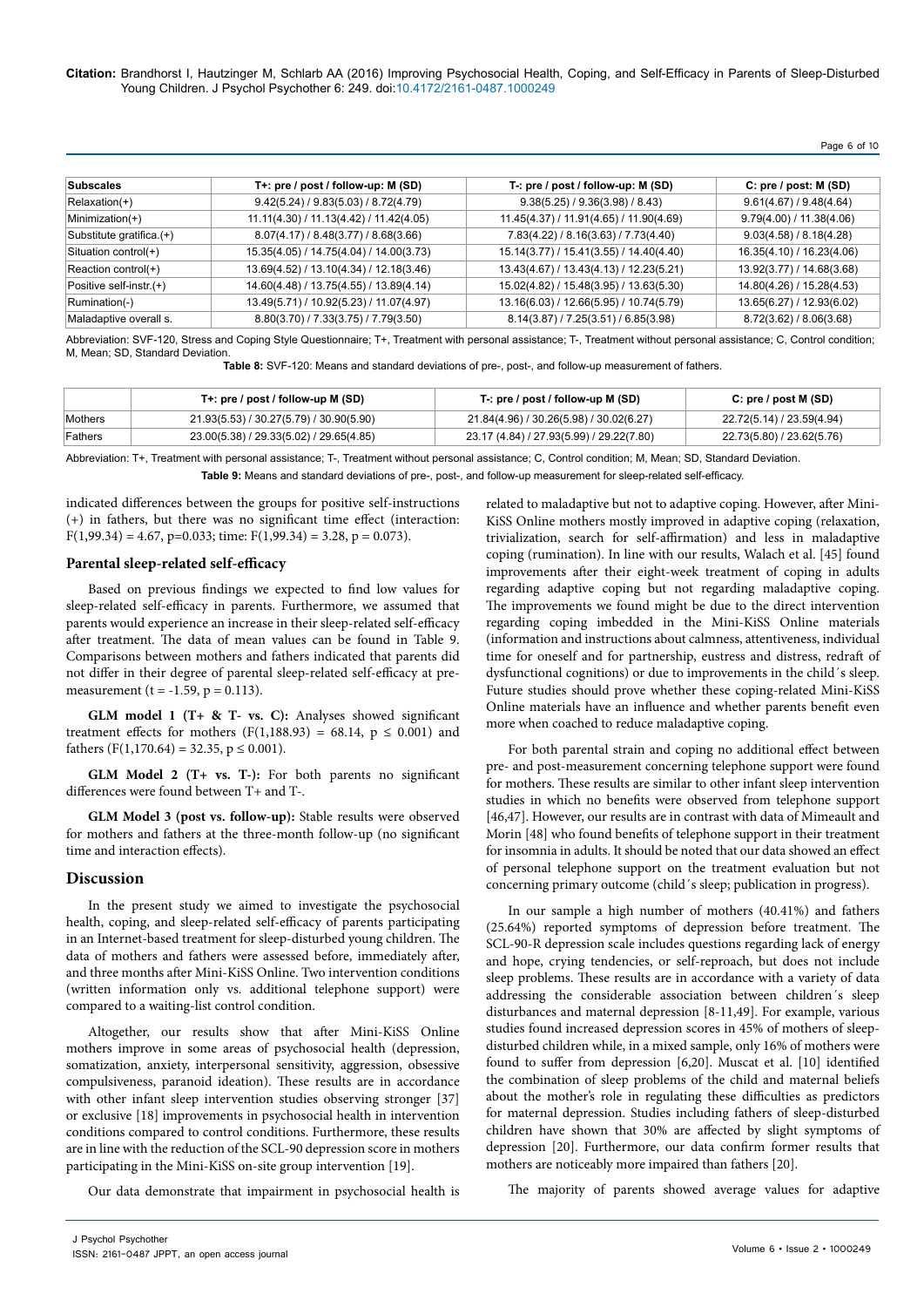or maladaptive coping strategies. Nevertheless, increased use of maladaptive coping strategies such as rumination (e.g., inability to leave aside some thoughts; mothers: 29.80%, fathers: 21.36%) or self-blame (e.g., ascription of stress to own mistakes; mothers: 20.42%, fathers: 22.63%) was reported by a high number of parents prior to treatment. These results are in accordance with data indicating that symptoms of depression are highly associated with the use of maladaptive cognitive coping, strategies such as rumination [50,51] and self-blame [50]. Furthermore, studies have demonstrated that self-blame is associated with parental perception of less family strength [52] and with increased parental fatigue [53]. A decrease of rumination after Mini-KiSS Online was observed for mothers only, while fathers improved between the post- and follow-up measurements. Self-blame did not change in both parents. Long-term studies could focus on the impact of this and other maladaptive cognitive coping strategies associated with parental symptoms of depression (e.g., catastrophizing; [50]) on the genesis of sleep disturbances in young children. It is conceivable that parents, concerned by repetitive thoughts of self-blame and catastrophe, might show immediate soothing behavior when the child starts crying.

Whereas recent studies have paid a good deal of attention to depression in mothers, less effort has been devoted to examining obsessive-compulsive symptoms [54]. In our sample a high number of mothers (39.40%) and fathers (29.74%) reported symptoms of obsessiveness prior to treatment; mothers were more affected. In line with our results, a cohort study including mothers two weeks postpartum showed that 38% reported subclinical obsessions or compulsions while 11% were screened positive for an obsessive-compulsive disorder [55]. Research has shown that pregnancy might be associated with the onset or worsening of a obsessive-compulsive disorder in mothers [56,57]. Checking rituals (e.g. check for infant dying during sleep) seem to be the most prevalent types of compulsive symptom for mothers; fathers share the same concerns [54,58-60]. It should be noted that the SCL-90-R obsessive-compulsive scale focuses on the repetition of aversive thoughts and accuracy but also includes symptoms that might also be attributed to symptoms of tiredness (mnemonic difficulties, difficulties starting with something, concentration difficulties). After Mini-KiSS Online, mothers reported less symptoms of compulsiveness while fathers reported no change. These results are in line with the performance of other cognitive-behavioral treatments addressing postnatal obsessive-compulsive symptoms in mothers [61].

Studies provide evidence that repeated aggressive thoughts (e.g., fears of harming the infant) are not rare among new mothers [55,59,62,63] and that such thoughts are triggered by occasions when the baby does not sleep or does not stop crying [64]. Data from our sample show that a high number of mothers (SCL-90-R: 30.31%; SVF-120: 23.98%) and fathers (SCL-90-R: 17.95%; SVF-120: 19.58%) report increased aggression scores. The SCL-90-R aggression scale includes questions on irritability, emotional release, impulse to hurt somebody or destroy something, or the desire to scream. The neutral SVF-120 aggression coping strategy describes the use of anger expressions and irritable or aggressive behavior to cope with stress. The number of parents perceiving symptoms of aggression in our sample is somewhat high compared to the prevalence of harm-related thoughts in 7% of a non-clinical subgroup of mothers with young children, but low compared to the prevalence in 41% of a subgroup of depressed mothers [65]. Even if such aggressive thoughts are common, these results give some cause for concern. Research describes that harm-related thoughts elicit precautionary behavior (e.g. avoiding being alone with the baby) or aggressive behavior towards the child in a minority of depressed mothers (4% to 5%) [65]. In our sample, mother´s symptoms

of aggression (SCL-90-R) decreased after treatment but aggressive coping did not change (SVF-120). Furthermore, we observed a benefit for mothers who did not receive telephone assistance after treatment. Following recommendations by Brockington [62], further studies should distinguish between harm-related obsessive thoughts in mothers who are gentle and devoted and pathological anger that precedes child abuse. As mentioned by Giallo et al. [12], a high level of aggression (and depression or anxiety) may contribute to the mental and physical experience of fatigue. The authors explored mothers of young children (0-4 years of age) with sleep and settling difficulties. Approximately 71% of mothers reported that tiredness prevented them from being as they would like to be. The strongest predictors for maternal fatigue were the severity and duration of the child´s sleep problem and maternal sleep quality. Beside other factors, maternal fatigue was associated with high parenting hostility (e.g. using raised voice, losing temper, feeling angry), depression, and anxiety. Similarly, Murray and Finn [64] reasoned that moments of extreme tiredness, stress, and frustration promote thoughts in mothers of intentionally harming the newborn. Other studies report that parents experience increased irritability and anger when fatigued [66] and show over-reactive discipline [67]. Giallo et al. [12] reasoned that: "Fatigued parents may find it harder to manage anger and frustration associated with challenging parenting tasks or situations with their children, and therefore may be at risk of using negative parenting strategies such as yelling or smacking".

Page 7 of 10

In our sample, increased need for social support (the neutral coping strategy representing beliefs of needing people to support oneself) was reported by mothers in particular (mothers: 25.51%; fathers: 17.11%). The importance of social support has been confirmed by considerable research. Studies show that perceived social support [68] and partner support [69] are related to a decreased risk of postnatal depression in mothers. Long-term observations even demonstrate that perceived social support is a protective factor that prevents postnatal depression in mothers [70]. Furthermore, emotional support provided by relatives [71] and emotional or instrumental support provided by spouses [72] are associated with less parenting stress. Moreover, maternal fatigue is positively associated with the need for more social support, but negatively associated with the satisfaction with social support [12]. However, in our study, need for social support did not improve with Mini-KiSS Online training for both parents – even not through personal telephone assistance.

All in all, the results indicate that there is no effect of additional telephone support. However, the results for depression and interpersonal sensitivity as well as aggression scores in mothers demonstrate that the termination of personal support might block further improvements. These observations are similar to the results of Mimeault and Morin [48], who reported that the initial advantages of personal telephone support in the treatment of sleep-disturbed adults disappeared at a three-month follow-up. On the other hand, data of fathers suggest that personal support is advantageous for rumination and positive selfinstruction. Moreover, while the pre-post comparison rarely showed improvements in fathers (only for substitute gratification), there were further changes at the three-month follow-up (relaxation, situation control, reaction control, rumination). Future studies are necessary to research whether there are gender effects for personal support, whether fathers might not benefit in the short term but improve with a delay, or whether our results are due to lower paternal treatment compliance. Therefore, a follow-up measure for a waiting-list control condition would be necessary. In addition, it would be interesting to randomly assign the treatment performance to mothers or fathers.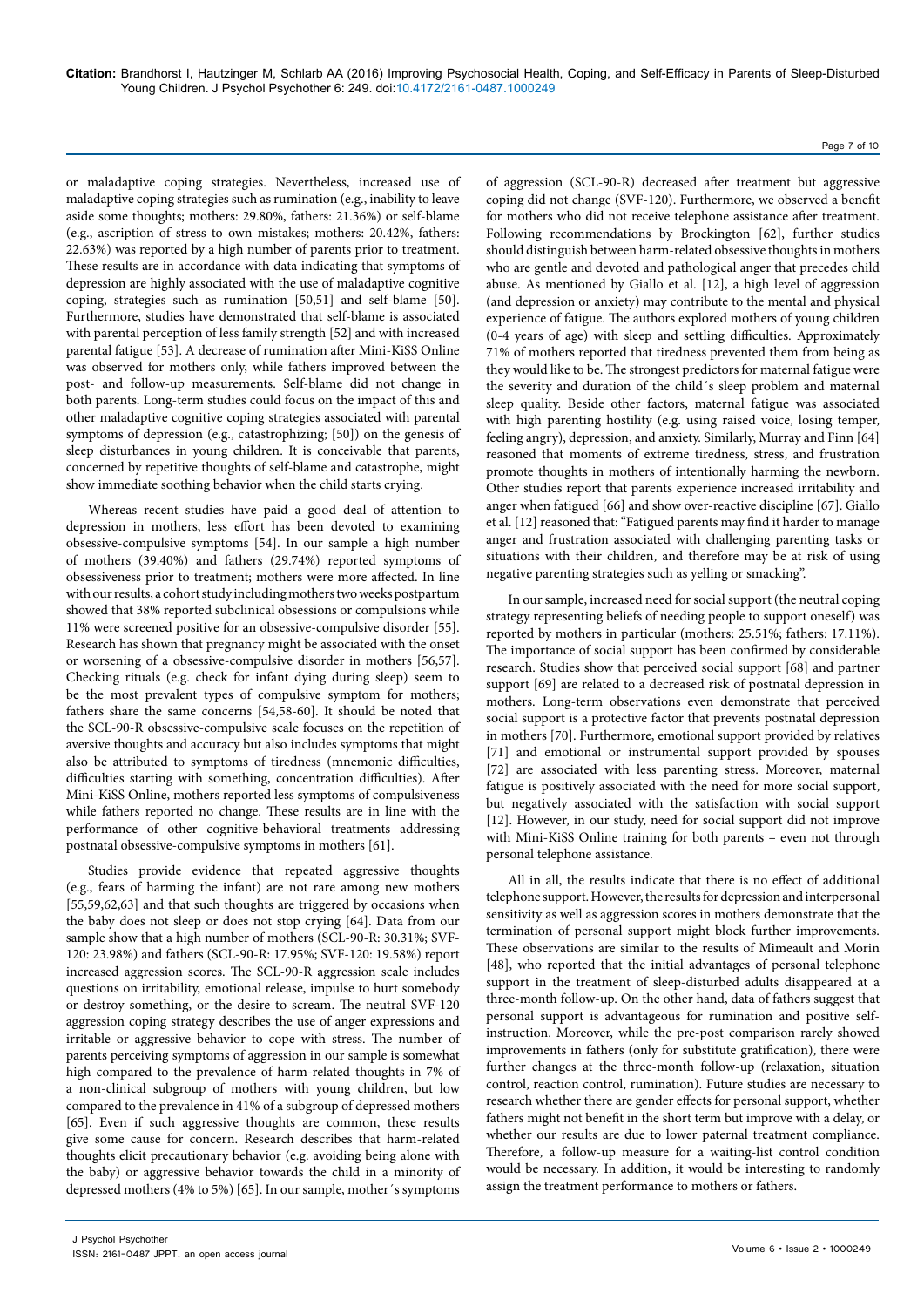**Citation:** Brandhorst I, Hautzinger M, Schlarb AA (2016) Improving Psychosocial Health, Coping, and Self-Efficacy in Parents of Sleep-Disturbed Young Children. J Psychol Psychother 6: 249. doi:10.4172/2161-0487.1000249

Fathers in the waiting-list control condition experienced an increase in their adaptive coping strategy minimization, while no changes were observed in both intervention conditions. Positive waiting time effects can be found in several studies and meta-analyses [73-76]. For example, Beck et al. [74] identified improvements in well-being in 16% of adults waiting for psychological treatment. Arrindell [73] observed lower scores in the second measure of psychosocial health compared to the first in 54% and 72% of adults in a clinical sample, respectively. Different explanations concerning the nature of re-test effects have been discussed by Arrindell ([73]; e.g. natural coping mechanisms, mood-congruent associative processing, self-monitoring, hypothesis, response shift). However, in our sample, it is still unclear as to why these positive waiting-time effects on minimization are limited to fathers only. As an alternative explanation, our findings might be interpreted as a random result.

Prior to the treatment, the sleep-related self-efficacy in parents of our sample was quite low (M=21.84 to M=23.17) compared to the generalized self-efficacy of a control group (M=31) in a study with children (two to eight years of age) with or without conduct problems [77]. Furthermore, our results are contrary to the results of a longitudinal study in which caregiver self-efficacy was negatively associated with the child´s self-soothing competence [32]. The authors argued that lower self-efficacy leads to less responsiveness and thus promotes selfsoothing of the child. However, our study cannot answer the question as to whether lower parental sleep-related self-efficacy leads to sleep problems of the child (through increased parental involvement) or vice versa. The sleep-related self-efficacy of both parents increased after Mini-KiSS Online. These results are in line with data of Wolfson et al. [33]. They offered information on behavioral strategies to promote healthy sleep in infants to first-time parent couples from childbirth classes. Their results showed that infants at the age of six to nine weeks in the training condition displayed significantly better sleeping patterns and parents reported greater parental self-efficacy compared to the control condition [33]. However, our results are contrary to those of other researchers who did not find any effects of a preventive childbirth education program for child-bearing women on their maternal role competence [78].

# **Limitations of this Work**

There are a number of methodological limitations to be named. First, the study did not include objective measures. In general, multimethod and multi-reporter data should be used to reduce bias by subjective measure [79]. Another limitation was the multi-component approach of Mini-KiSS Online. It is not known which particular recommendation resulted in the improvements observed regarding psychosocial health or coping. Moreover, treatment compliance was not fully given and dropout rates were moderate. Further studies should compare the effects in compliant and non-compliant parents. The drop-out rates were compensated for by the use of the GLM models. In addition, we did not assess a longer-term follow-up. Moreover, the demographic data indicate that parents in our sample are more highly educated compared to the overall German population (36% to 53% had university degree). Similar observations have been made in other interventions for sleep-disturbed young children (64- 69% college degree or higher; [18]). Furthermore, the results are in line with studies indicating that education and occupation are predictors for health-related Internet use [80,81]. Parents´ psychopathological symptoms and coping strategies were compared to the provided norm samples. Further studies should not compare these values to a general

norm sample, but to parents of young children without sleep problems. It might be that increased psychopathological symptoms are due to parenthood in general and not explained by the sleep problem of the child.

# **Conclusion**

As expected, parents in this study showed impairments in their psychosocial health and sleep-related self-efficacy. Given that parental coping in the context of pediatric sleep disturbances has not been sufficiently investigated, this study was exploratory, and provides a preliminary understanding of some coping strategies. Further studies are necessary to research the association of these three areas in the genesis of sleep problems in young children. Mini-KiSS Online leads to some improvements in psychosocial health, coping, and sleep-related self-efficacy – predominantly in mothers. However, it is not known if these effects are direct or indirect (through improvements in the sleep behavior of the child).

#### **Acknowledgement**

We acknowledge support for the Article Processing Charge by the Deutsche Forschungsgemeinschaft and the Open Access Publication Fund of Bielefeld University.

#### **References**

- 1. [Jenni OG, Fuhrer HZ, Iglowstein I, Molinari L, Largo RH \(2005\) A longitudinal](http://www.ncbi.nlm.nih.gov/pubmed/15866857)  [study of bed sharing and sleep problems among Swiss children in the first 10](http://www.ncbi.nlm.nih.gov/pubmed/15866857)  [years of life. Pediatrics 115: 233-240.](http://www.ncbi.nlm.nih.gov/pubmed/15866857)
- 2. [Martin J, Hiscock H, Hardy P, Davey B, Wake M \(2007\) Adverse associations](http://www.ncbi.nlm.nih.gov/pubmed/17473096)  [of infant and child sleep problems and parent health: an Australian population](http://www.ncbi.nlm.nih.gov/pubmed/17473096)  [study. Pediatrics 119: 947-955.](http://www.ncbi.nlm.nih.gov/pubmed/17473096)
- 3. [Mindell JA, Sadeh A, Kwon R, Goh DY \(2013\) Cross-cultural differences in the](http://www.ncbi.nlm.nih.gov/pubmed/24269649)  [sleep of preschool children. Sleep Med 14: 1283-1289.](http://www.ncbi.nlm.nih.gov/pubmed/24269649)
- 4. [Wake M, Morton-Allen E, Poulakis Z, Hiscock H, Gallagher S, et al. \(2006\)](http://www.ncbi.nlm.nih.gov/pubmed/16510665)  [Prevalence, stability, and outcomes of cry-fuss and sleep problems in the first](http://www.ncbi.nlm.nih.gov/pubmed/16510665)  [2 years of life: prospective community-based study. Pediatrics 117: 836-842.](http://www.ncbi.nlm.nih.gov/pubmed/16510665)
- 5. [Bayer JK, Hiscock H, Hampton A, Wake M \(2007\) Sleep problems in young infants](http://www.ncbi.nlm.nih.gov/pubmed/17207059)  [and maternal mental and physical health. J Paediatr Child Health 43: 66-73.](http://www.ncbi.nlm.nih.gov/pubmed/17207059)
- 6. [Lam P, Hiscock H, Wake M \(2003\) Outcomes of infant sleep problems: a](http://www.ncbi.nlm.nih.gov/pubmed/12612272)  [longitudinal study of sleep, behavior, and maternal well-being. Pediatrics 111:](http://www.ncbi.nlm.nih.gov/pubmed/12612272)  [e203-207.](http://www.ncbi.nlm.nih.gov/pubmed/12612272)
- 7. [Giallo R, Woolhouse H, Gartland D, Hiscock H, Brown S \(2015\) The emotional](http://www.ncbi.nlm.nih.gov/pubmed/25572869)[behavioural functioning of children exposed to maternal depressive symptoms](http://www.ncbi.nlm.nih.gov/pubmed/25572869)  [across pregnancy and early childhood: a prospective Australian pregnancy](http://www.ncbi.nlm.nih.gov/pubmed/25572869)  [cohort study. European child & adolescent psychiatry 24: 1233-1244.](http://www.ncbi.nlm.nih.gov/pubmed/25572869)
- 8. [Hughes A, Gallagher S, Hannigan A \(2015\) A Cluster Analysis of Reported](http://www.ncbi.nlm.nih.gov/pubmed/25656722)  [Sleeping Patterns of 9-Month Old Infants and the Association with Maternal](http://www.ncbi.nlm.nih.gov/pubmed/25656722)  [Health: Results from a Population Based Cohort Study. Maternal and Child](http://www.ncbi.nlm.nih.gov/pubmed/25656722)  [Health Journal 19: 1881-1889.](http://www.ncbi.nlm.nih.gov/pubmed/25656722)
- 9. [Moore K, Gordon J, McLean L \(2012\) Child Sleep Problems and Parental](http://link.springer.com/article/10.1007%2Fs10826-011-9558-9)  [Depression: Testing a Risk and Resistance Model. Journal of Child and Family](http://link.springer.com/article/10.1007%2Fs10826-011-9558-9)  [Studies 21: 982-991.](http://link.springer.com/article/10.1007%2Fs10826-011-9558-9)
- 10. [Muscat T, Obst P, Cockshaw W, Thorpe K \(2014\) Beliefs about infant regulation,](http://www.ncbi.nlm.nih.gov/pubmed/24684274)  [early infant behaviors and maternal postnatal depressive symptoms. Birth 41:](http://www.ncbi.nlm.nih.gov/pubmed/24684274)  [206-213.](http://www.ncbi.nlm.nih.gov/pubmed/24684274)
- 11. [Sharkey KM, Iko IN, Machan JT, Thompson-Westra J, Pearlstein TB \(2016\)](http://www.ncbi.nlm.nih.gov/pubmed/26228760)  [Infant sleep and feeding patterns are associated with maternal sleep, stress,](http://www.ncbi.nlm.nih.gov/pubmed/26228760)  [and depressed mood in women with a history of major depressive disorder](http://www.ncbi.nlm.nih.gov/pubmed/26228760)  [\(MDD\). Arch Womens Ment Health 19: 209-218.](http://www.ncbi.nlm.nih.gov/pubmed/26228760)
- 12. [Giallo R, Rose N, Vittorino R \(2011\) Fatigue, wellbeing and parenting in](http://www.tandfonline.com/doi/abs/10.1080/02646838.2011.593030)  [mothers of infants and toddlers with sleep problems. Journal of Reproductive](http://www.tandfonline.com/doi/abs/10.1080/02646838.2011.593030)  [and Infant Psychology 29: 236-249.](http://www.tandfonline.com/doi/abs/10.1080/02646838.2011.593030)
- 13. [Meltzer LJ, Mindell JA \(2007\) Relationship between child sleep disturbances](http://www.ncbi.nlm.nih.gov/pubmed/17371111)  [and maternal sleep, mood, and parenting stress: a pilot study. J Fam Psychol](http://www.ncbi.nlm.nih.gov/pubmed/17371111)  [21: 67-73.](http://www.ncbi.nlm.nih.gov/pubmed/17371111)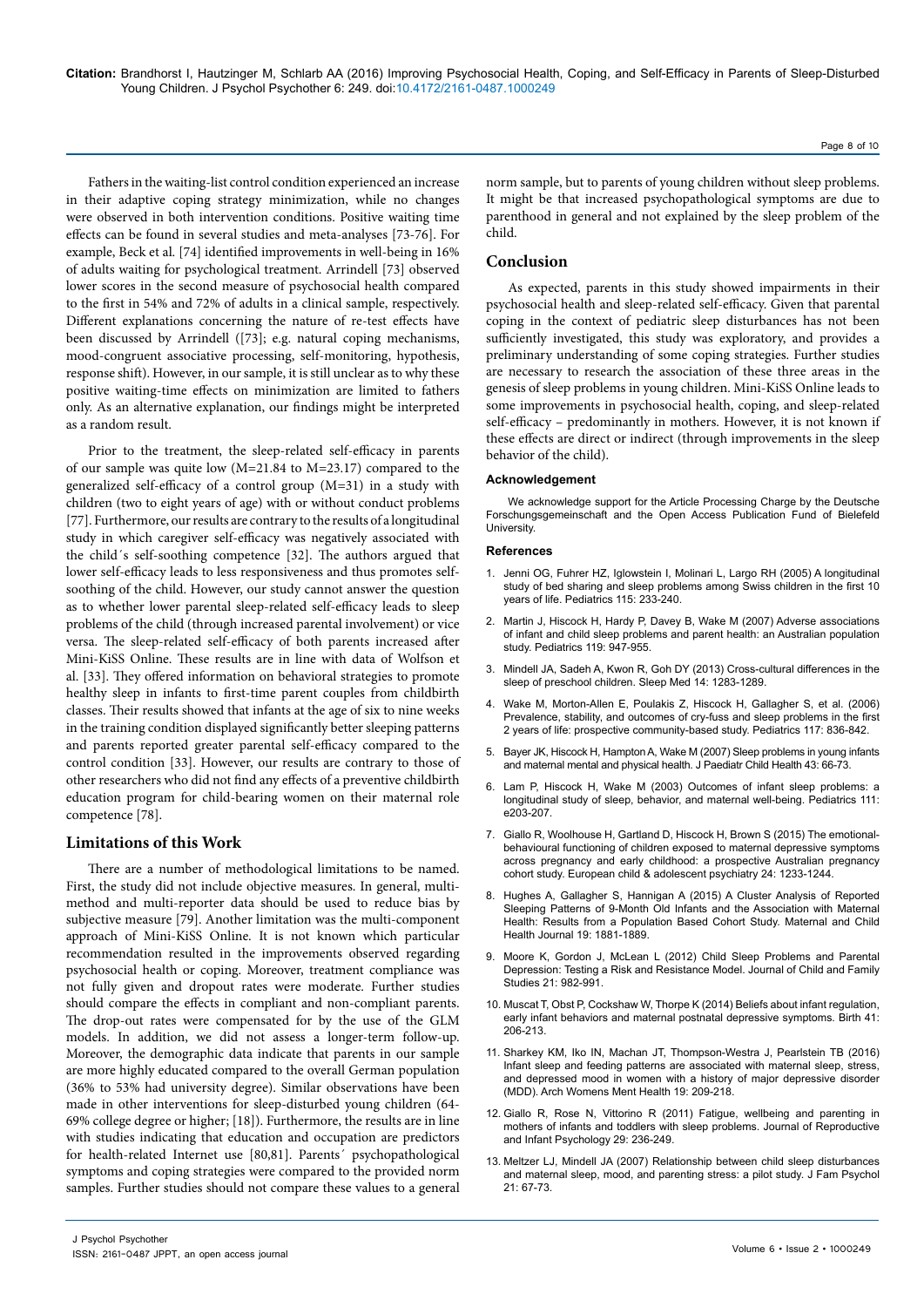**Citation:** Brandhorst I, Hautzinger M, Schlarb AA (2016) Improving Psychosocial Health, Coping, and Self-Efficacy in Parents of Sleep-Disturbed Young Children. J Psychol Psychother 6: 249. doi:10.4172/2161-0487.1000249

Page 9 of 10

- 14. [Thome M, Skuladottir A \(2005a\) Changes in sleep problems, parents distress](http://www.ncbi.nlm.nih.gov/pubmed/15877633) [and impact of sleep problems from infancy to preschool age for referred and](http://www.ncbi.nlm.nih.gov/pubmed/15877633) [unreferred children. Scand J Caring Sci 19: 86-94.](http://www.ncbi.nlm.nih.gov/pubmed/15877633)
- 15. [Dennis CL, Ross L \(2005\) Relationships among infant sleep patterns, maternal](http://www.ncbi.nlm.nih.gov/pubmed/16128972) [fatigue, and development of depressive symptomatology. Birth 32: 187-193.](http://www.ncbi.nlm.nih.gov/pubmed/16128972)
- 16. [Hall WA, Clauson M, Carty EM, Janssen PA, Saunders RA \(2006\) Effects on](http://www.ncbi.nlm.nih.gov/pubmed/16802683) [parents of an intervention to resolve infant behavioral sleep problems. Pediatr](http://www.ncbi.nlm.nih.gov/pubmed/16802683) [Nurs 32: 243-250.](http://www.ncbi.nlm.nih.gov/pubmed/16802683)
- 17. [Hiscock H, Cook F, Bayer J, Le HN, Mensah F, et al. \(2014\) Preventing early](http://www.ncbi.nlm.nih.gov/pubmed/24394682) [infant sleep and crying problems and postnatal depression: a randomized trial.](http://www.ncbi.nlm.nih.gov/pubmed/24394682) [Pediatrics 133: e346-354.](http://www.ncbi.nlm.nih.gov/pubmed/24394682)
- 18. [Mindell JA, Du Mond CE, Sadeh A, Telofski LS, Kulkarni N, Gunn E \(2011\)](http://www.ncbi.nlm.nih.gov/pmc/articles/PMC3065255/) [Efficacy of an internet-based intervention for infant and toddler sleep](http://www.ncbi.nlm.nih.gov/pmc/articles/PMC3065255/) [disturbances. Sleep 34: 451-458.](http://www.ncbi.nlm.nih.gov/pmc/articles/PMC3065255/)
- 19. [Schlarb AA, Brandhorst I, Hautzinger M \(2011\) Mini-KiSS ein multimodales](http://econtent.hogrefe.com/doi/abs/10.1024/1422-4917/a000106?journalCode=kij) [Gruppentherapieprogramm für Eltern von Kleinkindern mit Schlafstörungen.](http://econtent.hogrefe.com/doi/abs/10.1024/1422-4917/a000106?journalCode=kij) [Zeitschrift für Kinder- und Jugendpsychiatrie und Psychotherapie 39: 197-206.](http://econtent.hogrefe.com/doi/abs/10.1024/1422-4917/a000106?journalCode=kij)
- 20. [Smart J, Hiscock H \(2007\) Early infant crying and sleeping problems: a pilot](http://www.ncbi.nlm.nih.gov/pubmed/17444831) [study of impact on parental well-being and parent-endorsed strategies for](http://www.ncbi.nlm.nih.gov/pubmed/17444831) [management. J Paediatr Child Health 43: 284-290.](http://www.ncbi.nlm.nih.gov/pubmed/17444831)
- 21. [Mindell JA, Kuhn B, Lewin DS, Meltzer LJ, Sadeh A, et al. \(2006\) Behavioral](http://www.ncbi.nlm.nih.gov/pubmed/17068979) [treatment of bedtime problems and night wakings in infants and young children.](http://www.ncbi.nlm.nih.gov/pubmed/17068979) [Sleep 29: 1263-1276.](http://www.ncbi.nlm.nih.gov/pubmed/17068979)
- 22. [Loutzenhiser L, Sevigny PR \(2008\) Infant Sleep and the Quality of Family](http://www.mensstudies.info/OJS/index.php/FATHERING/article/view/273) [Life for First-Time Parents of Three-Month-Old Infants. Fathering: A Journal of](http://www.mensstudies.info/OJS/index.php/FATHERING/article/view/273) [Theory, Research, and Practice about Men as Fathers, 6: 2–19.](http://www.mensstudies.info/OJS/index.php/FATHERING/article/view/273)
- 23. [Thome M, Skuladottir A \(2005b\) Evaluating a family-centred intervention for](http://www.ncbi.nlm.nih.gov/pubmed/15788060) [infant sleep problems. J Adv Nurs 50: 5-11.](http://www.ncbi.nlm.nih.gov/pubmed/15788060)
- 24. [Berking M, Wupperman P \(2012\) Emotion regulation and mental health: recent](http://www.ncbi.nlm.nih.gov/pubmed/22262030) [findings, current challenges, and future directions. Curr Opin Psychiatry 25:](http://www.ncbi.nlm.nih.gov/pubmed/22262030) [128-134.](http://www.ncbi.nlm.nih.gov/pubmed/22262030)
- 25. [Penley JA, Tomaka J, Wiebe JS \(2002\) The association of coping to physical](http://www.ncbi.nlm.nih.gov/pubmed/12462958) [and psychological health outcomes: a meta-analytic review. J Behav Med 25:](http://www.ncbi.nlm.nih.gov/pubmed/12462958) [551-603.](http://www.ncbi.nlm.nih.gov/pubmed/12462958)
- 26. [Saxena P, Dubey A, Pandey R \(2011\) Role of Emotion Regulation Difficulties in](https://www.researchgate.net/publication/229169635_Role_of_Emotion_Regulation_Difficulties_in_Predicting_Mental_Health_and_Well-being) [Predicting Mental Health and Well-being. SIS Journal of Projective Psychology](https://www.researchgate.net/publication/229169635_Role_of_Emotion_Regulation_Difficulties_in_Predicting_Mental_Health_and_Well-being) [& Mental Health 18: 147-154.](https://www.researchgate.net/publication/229169635_Role_of_Emotion_Regulation_Difficulties_in_Predicting_Mental_Health_and_Well-being)
- 27. [Crnic KA, Friedrich WN, Greenberg MT \(1983\) Adaptation of families with](http://www.ncbi.nlm.nih.gov/pubmed/6638076) [mentally retarded children: a model of stress, coping, and family ecology.](http://www.ncbi.nlm.nih.gov/pubmed/6638076) [American Journal of Mental Deficiency 88: 125-138.](http://www.ncbi.nlm.nih.gov/pubmed/6638076)
- 28. [Jarvis PA, Creasey GL \(1991\) Parental stress, coping, and attachment in](http://www.sciencedirect.com/science/article/pii/016363839190029R) [families with an 18-month-old infant. Infant Behavior and Development 14:](http://www.sciencedirect.com/science/article/pii/016363839190029R) [383-395.](http://www.sciencedirect.com/science/article/pii/016363839190029R)
- 29. [McKelvey LM, Fitzgerald HE, Schiffman RF, Eye A von \(2002\) Family stress](http://onlinelibrary.wiley.com/doi/10.1002/imhj.10010/abstract?systemMessage=Wiley+Online+Library+will+be+disrupted+3+Mar+from+10-13+GMT+for+monthly+maintenance) [and parent-infant interaction: The mediating role of coping. Infant Mental Health](http://onlinelibrary.wiley.com/doi/10.1002/imhj.10010/abstract?systemMessage=Wiley+Online+Library+will+be+disrupted+3+Mar+from+10-13+GMT+for+monthly+maintenance) [Journal 23: 164-181.](http://onlinelibrary.wiley.com/doi/10.1002/imhj.10010/abstract?systemMessage=Wiley+Online+Library+will+be+disrupted+3+Mar+from+10-13+GMT+for+monthly+maintenance)
- 30. [Sadeh A, Tikotzky L, Scher A \(2010\) Parenting and infant sleep. Sleep Med](http://www.ncbi.nlm.nih.gov/pubmed/19631566) [Rev 14: 89-96.](http://www.ncbi.nlm.nih.gov/pubmed/19631566)
- 31. [Tsai SY, Hu WY, Lee YL, Wu CY \(2014\) Infant sleep problems: a qualitative](http://www.ncbi.nlm.nih.gov/pubmed/24035401) [analysis of first-time mothers' coping experience. Midwifery 30: 750-755.](http://www.ncbi.nlm.nih.gov/pubmed/24035401)
- 32. [Burnham MM, Goodlin-Jones BL, Gaylor EE, Anders TF \(2002\) Nighttime sleep](http://www.ncbi.nlm.nih.gov/pubmed/12236607)[wake patterns and self-soothing from birth to one year of age: A longitudinal](http://www.ncbi.nlm.nih.gov/pubmed/12236607) [intervention study. Journal of Child Psychology and Psychiatry 43: 713-725.](http://www.ncbi.nlm.nih.gov/pubmed/12236607)
- 33. [Wolfson A, Lacks P, Futterman A \(1992\) Effects of parent training on infant](http://www.ncbi.nlm.nih.gov/pubmed/1556284) [sleeping patterns, parents' stress, and perceived parental competence. Journal](http://www.ncbi.nlm.nih.gov/pubmed/1556284) [of Consulting and Clinical Psychology 60: 41-48.](http://www.ncbi.nlm.nih.gov/pubmed/1556284)
- 34. [Bouchard S, Bastien C, Morin CM \(2003\) Self-efficacy and adherence to](http://www.ncbi.nlm.nih.gov/pubmed/15600214) [cognitive-behavioral treatment of insomnia. Behav Sleep Med 1: 187-199.](http://www.ncbi.nlm.nih.gov/pubmed/15600214)
- 35. [Tikotzky L, Sadeh A \(2010\) The role of cognitive-behavioral therapy in](http://www.ncbi.nlm.nih.gov/pubmed/20620108) [behavioral childhood insomnia. Sleep Med 11: 686-691.](http://www.ncbi.nlm.nih.gov/pubmed/20620108)
- 36. [Giallo R, Cooklin A, Dunning M, Seymour M \(2014\) The efficacy of an](http://www.ncbi.nlm.nih.gov/pubmed/25139257) [intervention for the management of postpartum fatigue. J Obstet Gynecol](http://www.ncbi.nlm.nih.gov/pubmed/25139257) [Neonatal Nurs 43: 598-613.](http://www.ncbi.nlm.nih.gov/pubmed/25139257)
- 37. [Hiscock H, Wake M \(2002\) Randomised controlled trial of behavioural infant](http://www.ncbi.nlm.nih.gov/pubmed/11991909)  [sleep intervention to improve infant sleep and maternal mood. BMJ 324: 1062-](http://www.ncbi.nlm.nih.gov/pubmed/11991909) [1065.](http://www.ncbi.nlm.nih.gov/pubmed/11991909)
- 38. [Schlarb AA, Brandhorst I \(2012\) Mini-KiSS Online: an Internet-based](http://www.ncbi.nlm.nih.gov/pubmed/23620677)  intervention program for parents of young children with sleep problems [influence on parental behavior and children's sleep. Nat Sci Sleep 4: 41-52.](http://www.ncbi.nlm.nih.gov/pubmed/23620677)
- 39. German Federal Statistical Office (2012) Statistisches Jahrbuch. Kapitel 3: Bildung [Statistical Yearbook. Chapter 3: Education]: Statistisches Bundesamt.
- 40. [Gaylor EE, Burnham MM, Goodlin-Jones BL, Anders TF \(2005\) A longitudinal](http://www.ncbi.nlm.nih.gov/pmc/articles/PMC1201412/)  [follow-up study of young children's sleep patterns using a developmental](http://www.ncbi.nlm.nih.gov/pmc/articles/PMC1201412/)  [classification system. Behavioral Sleep Medicine 3: 44-61.](http://www.ncbi.nlm.nih.gov/pmc/articles/PMC1201412/)
- 41. [Franke GH \(2002\) SCL-90-R: Symptom Checklist by L.R. Derogatis German](https://www.researchgate.net/publication/247397305_SCL-90-R_Symptom-Checkliste_von_L_R_Derogatis-_Deutsche_Version)  [Version. Beltz Test, Göttingen.](https://www.researchgate.net/publication/247397305_SCL-90-R_Symptom-Checkliste_von_L_R_Derogatis-_Deutsche_Version)
- 42. [Janke W, Erdmann G, Kallus KW \(2002\) Stressverarbeitungsfragebogen mit](https://books.google.co.in/books?id=rCfqngEACAAJ&dq=Stressverarbeitungsfragebogen+mit+SVF+120+und+SVF+78&hl=en&sa=X&redir_esc=y)  [SVF 120 und SVF 78: \(SVF\). Hogrefe, Verlag für Psychologie.](https://books.google.co.in/books?id=rCfqngEACAAJ&dq=Stressverarbeitungsfragebogen+mit+SVF+120+und+SVF+78&hl=en&sa=X&redir_esc=y)
- 43. [Schwarzer R, Jerusalem M \(1999\) Skalen zur Erfassung von Lehrer-und](http://www.psyc.de/skalendoku.pdf)  [Schülermerkmalen. Freie Universität Berlin, Berlin.](http://www.psyc.de/skalendoku.pdf)
- 44. [Stevens J \(1999\) Intermediate Statistiscs. A Modern Approach. Erlbaum,](https://books.google.co.in/books?id=pc0CSLP4CGAC&dq=editions:pUZN9emZrqkC&hl=en&sa=X&redir_esc=y)  [London.](https://books.google.co.in/books?id=pc0CSLP4CGAC&dq=editions:pUZN9emZrqkC&hl=en&sa=X&redir_esc=y)
- 45. [Walach H, Nord E, Zier C, Dietz-Waschkowski B, Kersig S, et al. \(2007\)](http://psycnet.apa.org/index.cfm?fa=buy.optionToBuy&id=2007-07240-005)  [Mindfulness-based stress reduction as a method for personnel development:](http://psycnet.apa.org/index.cfm?fa=buy.optionToBuy&id=2007-07240-005)  [A pilot evaluation. International Journal of Stress Management 14: 188-198.](http://psycnet.apa.org/index.cfm?fa=buy.optionToBuy&id=2007-07240-005)
- 46. [Eckerberg B \(2002\) Treatment of sleep problems in families with small children:](http://www.ncbi.nlm.nih.gov/pubmed/12222721)  [is written information enough? Acta Paediatr 91: 952-959.](http://www.ncbi.nlm.nih.gov/pubmed/12222721)
- 47. [Seymour FW, Brock P, During M, Poole G \(1989\) Reducing Sleep Disruptions](http://www.ncbi.nlm.nih.gov/pubmed/2687306)  [in Young Children: Evaluation of Therapist-guided and Written Information](http://www.ncbi.nlm.nih.gov/pubmed/2687306)  Approaches: A Brief Report. Journal of Child Psychology and Psychiatry 30: [913-918.](http://www.ncbi.nlm.nih.gov/pubmed/2687306)
- 48. [Mimeault V, Morin CM \(1999\) Self-help treatment for insomnia: bibliotherapy](http://www.ncbi.nlm.nih.gov/pubmed/10450621)  [with and without professional guidance. J Consult Clin Psychol 67: 511-519.](http://www.ncbi.nlm.nih.gov/pubmed/10450621)
- 49. [Giallo R, Gartland D, Woolhouse H, Brown S \(2015\) "I didn't know it was possible](http://www.ncbi.nlm.nih.gov/pubmed/25577337)  [to feel that tired": exploring the complex bidirectional associations between](http://www.ncbi.nlm.nih.gov/pubmed/25577337)  [maternal depressive symptoms and fatigue in a prospective pregnancy cohort](http://www.ncbi.nlm.nih.gov/pubmed/25577337)  [study. Archives of Women's Mental Health 19: 25-34.](http://www.ncbi.nlm.nih.gov/pubmed/25577337)
- 50. [Garnefski N, Legerstee J, Kraaij VV, Van Den Kommer T, Teerds J \(2002\)](http://www.ncbi.nlm.nih.gov/pubmed/12490178)  [Cognitive coping strategies and symptoms of depression and anxiety: a](http://www.ncbi.nlm.nih.gov/pubmed/12490178)  [comparison between adolescents and adults. J Adolesc 25: 603-611.](http://www.ncbi.nlm.nih.gov/pubmed/12490178)
- 51. [Thompson RJ, Mata J, Jaeggi SM, Buschkuehl M, Jonides J, et al. \(2010\)](http://www.ncbi.nlm.nih.gov/pubmed/20211463)  [Maladaptive coping, adaptive coping, and depressive symptoms: variations](http://www.ncbi.nlm.nih.gov/pubmed/20211463)  [across age and depressive state. Behav Res Ther 48: 459-466.](http://www.ncbi.nlm.nih.gov/pubmed/20211463)
- 52. [Judge SL \(1998\) Parental Coping Strategies and Strengths in Families of](https://www.jstor.org/stable/584976?seq=1#page_scan_tab_contents)  [Young Children with Disabilities. Family Relations 47: 263.](https://www.jstor.org/stable/584976?seq=1#page_scan_tab_contents)
- 53. [Cooklin AR, Giallo R, Rose N \(2012\) Parental fatigue and parenting practices](http://www.ncbi.nlm.nih.gov/pubmed/22017576)  [during early childhood: an Australian community survey. Child Care Health Dev](http://www.ncbi.nlm.nih.gov/pubmed/22017576)  [38: 654-664.](http://www.ncbi.nlm.nih.gov/pubmed/22017576)
- 54. [Abramowitz JS, Meltzer-Brody S, Leserman J, Killenberg S, Rinaldi K, et al.](http://www.ncbi.nlm.nih.gov/pubmed/20607572)  [\(2010\) Obsessional thoughts and compulsive behaviors in a sample of women](http://www.ncbi.nlm.nih.gov/pubmed/20607572)  [with postpartum mood symptoms. Arch Womens Ment Health 13: 523-530.](http://www.ncbi.nlm.nih.gov/pubmed/20607572)
- 55. [Miller ES, Hoxha D, Wisner KL, Gossett DR \(2015\) Obsessions and](http://www.ncbi.nlm.nih.gov/pubmed/26121364)  [Compulsions in Postpartum Women Without Obsessive Compulsive Disorder.](http://www.ncbi.nlm.nih.gov/pubmed/26121364)  [J Womens Health \(Larchmt\) 24: 825-830.](http://www.ncbi.nlm.nih.gov/pubmed/26121364)
- 56. [Brandes M, Soares CN, Cohen LS \(2004\) Postpartum onset obsessive](http://www.ncbi.nlm.nih.gov/pubmed/15083345)[compulsive disorder: diagnosis and management. Arch Womens Ment Health](http://www.ncbi.nlm.nih.gov/pubmed/15083345)  [7: 99-110.](http://www.ncbi.nlm.nih.gov/pubmed/15083345)
- 57. [Speisman BB, Storch EA, Abramowitz JS \(2011\) Postpartum obsessive](http://www.ncbi.nlm.nih.gov/pubmed/22092284)[compulsive disorder. J Obstet Gynecol Neonatal Nurs 40: 680-690.](http://www.ncbi.nlm.nih.gov/pubmed/22092284)
- 58. [Abramowitz JS, Nelson CA, Rygwall R, Khandker M \(2007\) The cognitive](http://www.ncbi.nlm.nih.gov/pubmed/16806800)  [mediation of obsessive-compulsive symptoms: a longitudinal study. J Anxiety](http://www.ncbi.nlm.nih.gov/pubmed/16806800)  [Disord 21: 91-104.](http://www.ncbi.nlm.nih.gov/pubmed/16806800)
- 59. [Abramowitz JS, Schwartz SA, Moore KM, Luenzmann KR \(2003\) Obsessive](http://www.ncbi.nlm.nih.gov/pubmed/12826092)[compulsive symptoms in pregnancy and the puerperium: a review of the](http://www.ncbi.nlm.nih.gov/pubmed/12826092)  [literature. J Anxiety Disord 17: 461-478.](http://www.ncbi.nlm.nih.gov/pubmed/12826092)
- 60. [Wisner KL, Peindl KS, Gigliotti T, Hanusa BH \(1999\) Obsessions and compulsions](http://www.ncbi.nlm.nih.gov/pubmed/10192593)  [in women with postpartum depression. J Clin Psychiatry 60: 176-180.](http://www.ncbi.nlm.nih.gov/pubmed/10192593)